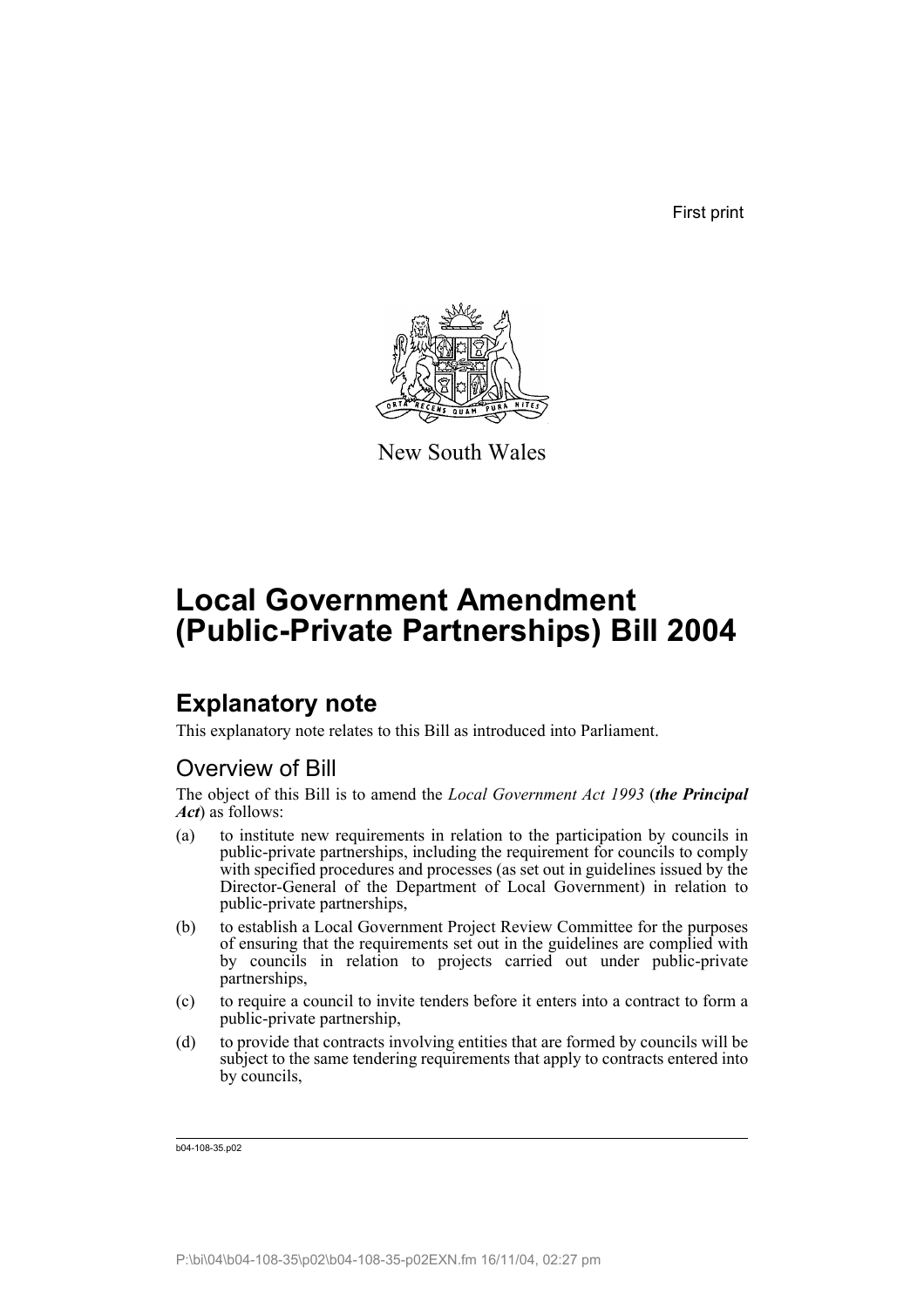Explanatory note

- (e) to provide that a council must not form an entity except with the Minister's consent (as is the case at present for corporations that are formed by councils),
- (f) to make other miscellaneous or consequential amendments.

### Outline of provisions

**Clause 1** sets out the name (also called the short title) of the proposed Act.

**Clause 2** provides for the commencement of the proposed Act on a day or days to be appointed by proclamation.

**Clause 3** is a formal provision that gives effect to the amendments to the *Local Government Act 1993* set out in Schedule 1.

#### **Schedule 1 Amendments**

**Schedule 1 [1]** amends section 55 of the Principal Act to provide that a council will be required to invite tenders if it is proposing to enter into a contract to form a public-private partnership.

**Schedule 1 [2]** extends the operation of section 55 of the Principal Act (which requires a council to invite tenders before entering into certain kinds of contracts) so that it will also apply to contracts involving any entity formed by a council. An *entity* is defined as any partnership, trust, corporation, joint venture, syndicate or other body (whether or not incorporated). If the entity is a public-private partnership, the requirements for tendering will only apply to contracts that are not part of the project carried out under the partnership (as assessed or reviewed in accordance with proposed Part 6 of Chapter 12).

**Schedule 1 [3]** amends section 358 of the Principal Act (which currently prevents a council from forming, or from participating in the formation of, a corporation except with the Minister's consent) to provide that the requirement for the Minister's consent will also apply to the formation of any other type of entity. **Schedule 1 [4]** introduces a public interest test for obtaining the Minister's consent under section 358 in relation to both corporations and other entities. **Schedule 1 [7]** is a consequential amendment.

**Schedule 1 [5]** inserts proposed Part 6 into Chapter 12 of the Principal Act (proposed sections 400B–400N) to impose restrictions on councils forming, and carrying out projects under, public-private partnerships. The proposed Part contains the following provisions:

Proposed section 400B defines a *public-private partnership* as an entity formed by a council and a private person for the purposes of providing public infrastructure or facilities or delivering services. Proposed section 400C enables the Director-General to issue guidelines requiring specified procedures and processes (eg due diligence and risk assessment) to be followed by councils in relation to public-private partnerships. Proposed section 400D ensures that the PPP guidelines are to be made available to councils.

Explanatory note page 2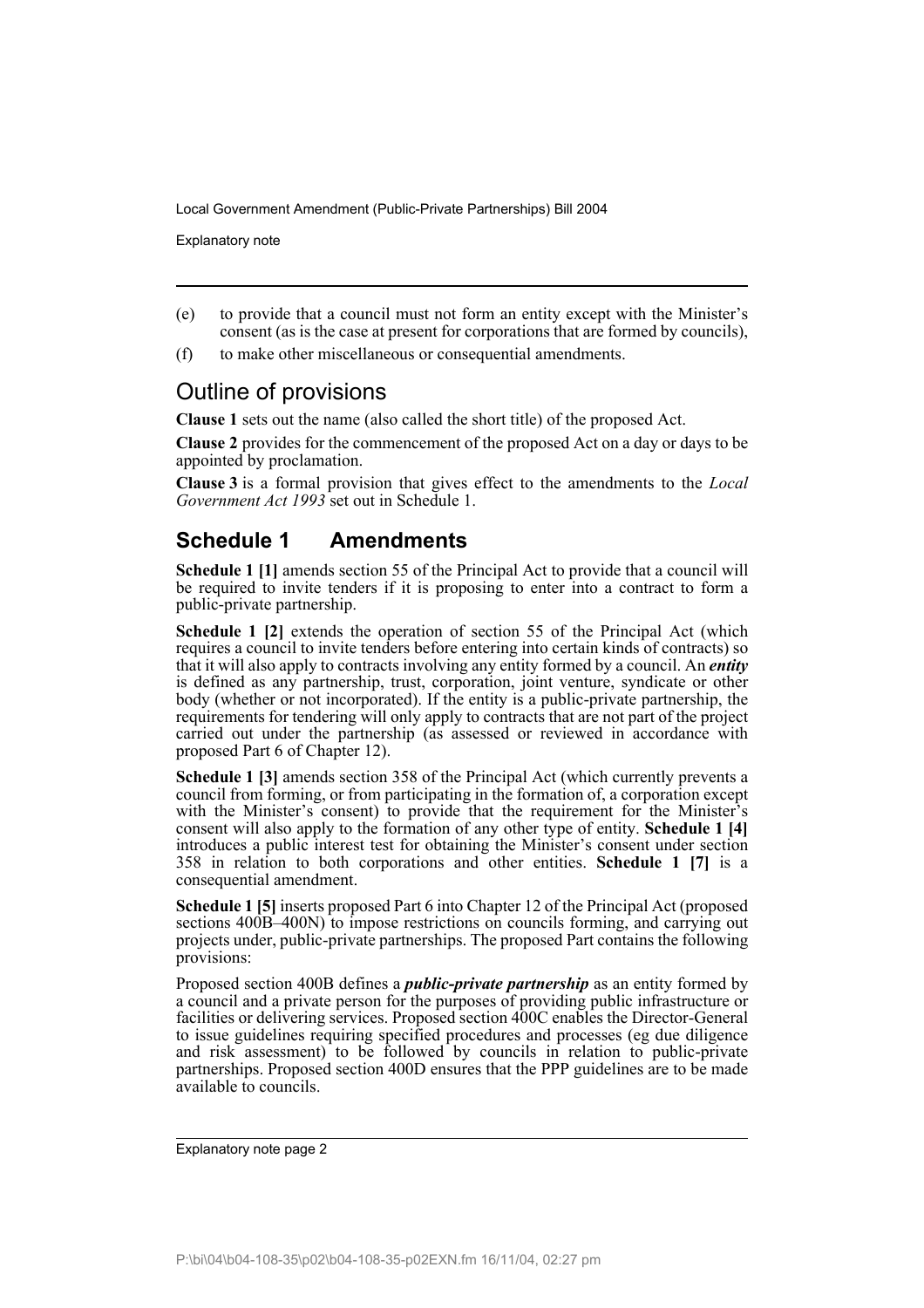Explanatory note

Proposed section 400E prevents a council from forming a public-private partnership, or from carrying out a project under a partnership, except in accordance with the proposed Part. Proposed section 400F requires a council to provide the Director-General with an assessment, prepared in accordance with the PPP guidelines, of the project to be carried out under a public-private partnership. If the project is a significant project (eg a project with an estimated total cost of more than \$50 million) or if it has a high risk, the project is to be referred to the Project Review Committee. Otherwise, the council may proceed to form the partnership (subject to obtaining the Minister's consent under section 358) and to carry out the project in accordance with the PPP guidelines. Proposed section 400G enables the Minister to intervene at any stage of the process and require a project under a public-private partnership to be reviewed by the Project Review Committee. Proposed section 400H enables the Director-General to require a council to provide an assessment of a varied project and, if of the opinion that the project has become a significant project or a high risk project, to have the project referred to the Project Review Committee. Proposed section 400I provides that if a project is required or directed to be referred to the Project Review Committee under the proposed Part, the relevant council must not form a public-private partnership to carry out the project, or continue to carry out the project, unless the Committee has been provided with an assessment of the project and is satisfied that the requirements of the PPP guidelines have been complied with in relation to the project. If the Committee is satisfied that the PPP guidelines have been complied with, the council may proceed to form the partnership or to continue to carry out the project. The Committee's decision as to whether the PPP guidelines have been complied with is final and cannot be reviewed.

Proposed section 400J establishes the Local Government Project Review Committee. It is to be chaired by the Director-General, who may appoint persons with special expertise as members (including from the private sector). Proposed section 400K exempts the State from any liability for compensation in connection with the proposed changes to the Principal Act (including any liability arising out of any conduct or statement in relation to public-private partnerships). A council will also not be liable to pay compensation to a private person if the council is prevented from forming a public-private partnership, or carrying out a project, because of the operation of the proposed Part (unless the partnership concerned is one that the council decided to form between 28 June 2004 and the commencement of the proposed Part). Proposed section 400L requires decisions by councils in relation to the formation of a public-private partnership to be made by resolution only. Proposed section 400M prevents councils and private persons from avoiding the operation of the proposed Part through the terms of any arrangement. Proposed section 400N provides that the proposed Part does not apply to public-private partnerships that councils decided to form before 28 June 2004, but it will apply to partnerships that councils decided to form after that date.

**Schedule 1 [6]** requires councils to include in their annual reports a statement of all public-private partnerships to which they were a party during the year concerned.

Explanatory note page 3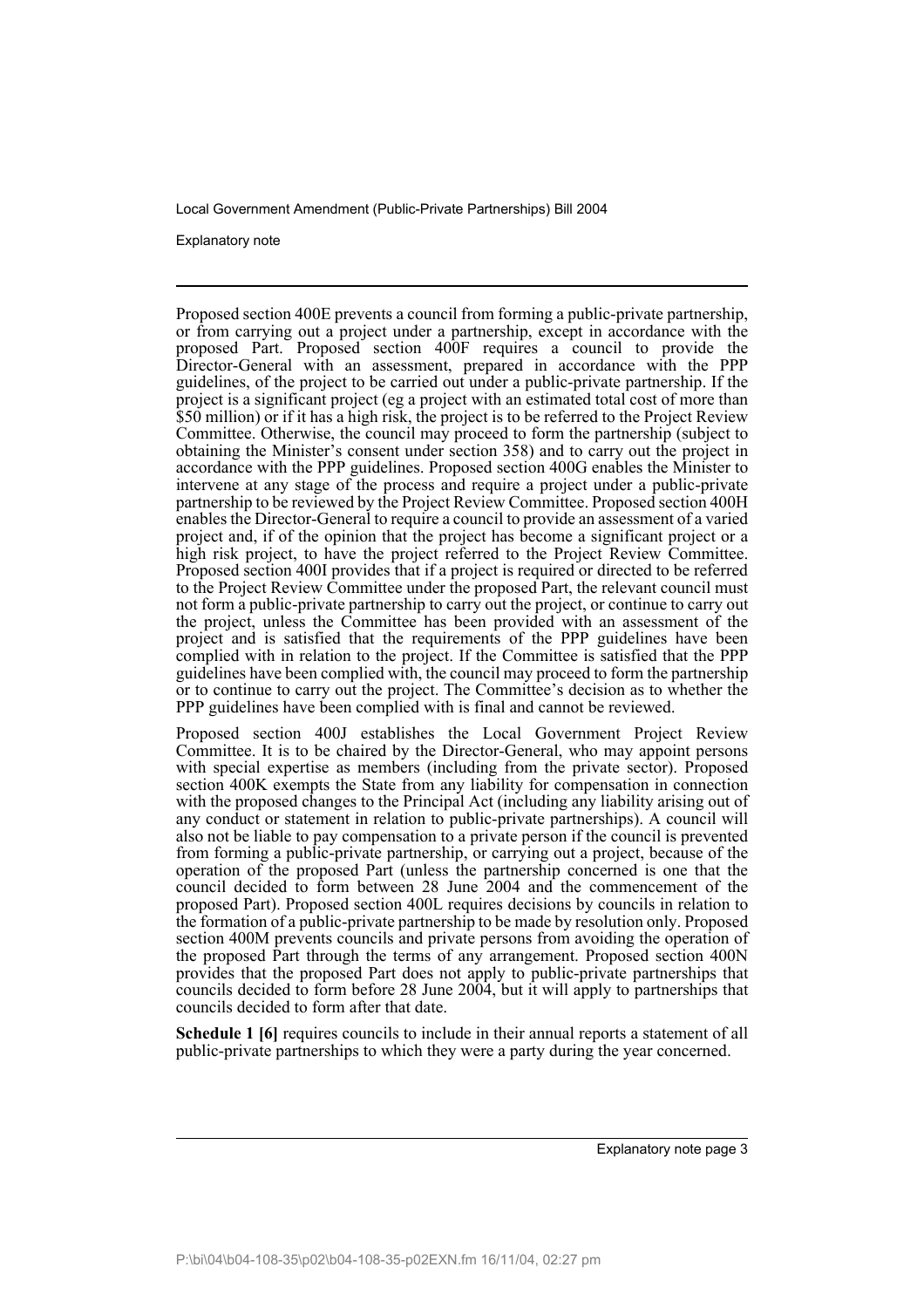Explanatory note

**Schedule 1 [8]** inserts provisions relating to the members and procedure of the Project Review Committee, including the requirement for members to disclose any pecuniary interest that they may have in a matter that is before the Committee.

**Schedule 1 [9]** enables the regulations to make provision for or with respect to public-private partnerships.

**Schedule 1 [10]** enables regulations of a savings or transitional nature to be made as a consequence of the enactment of the proposed Act.

**Schedule 1 [11]** inserts relevant definitions in the Dictionary to the Principal Act.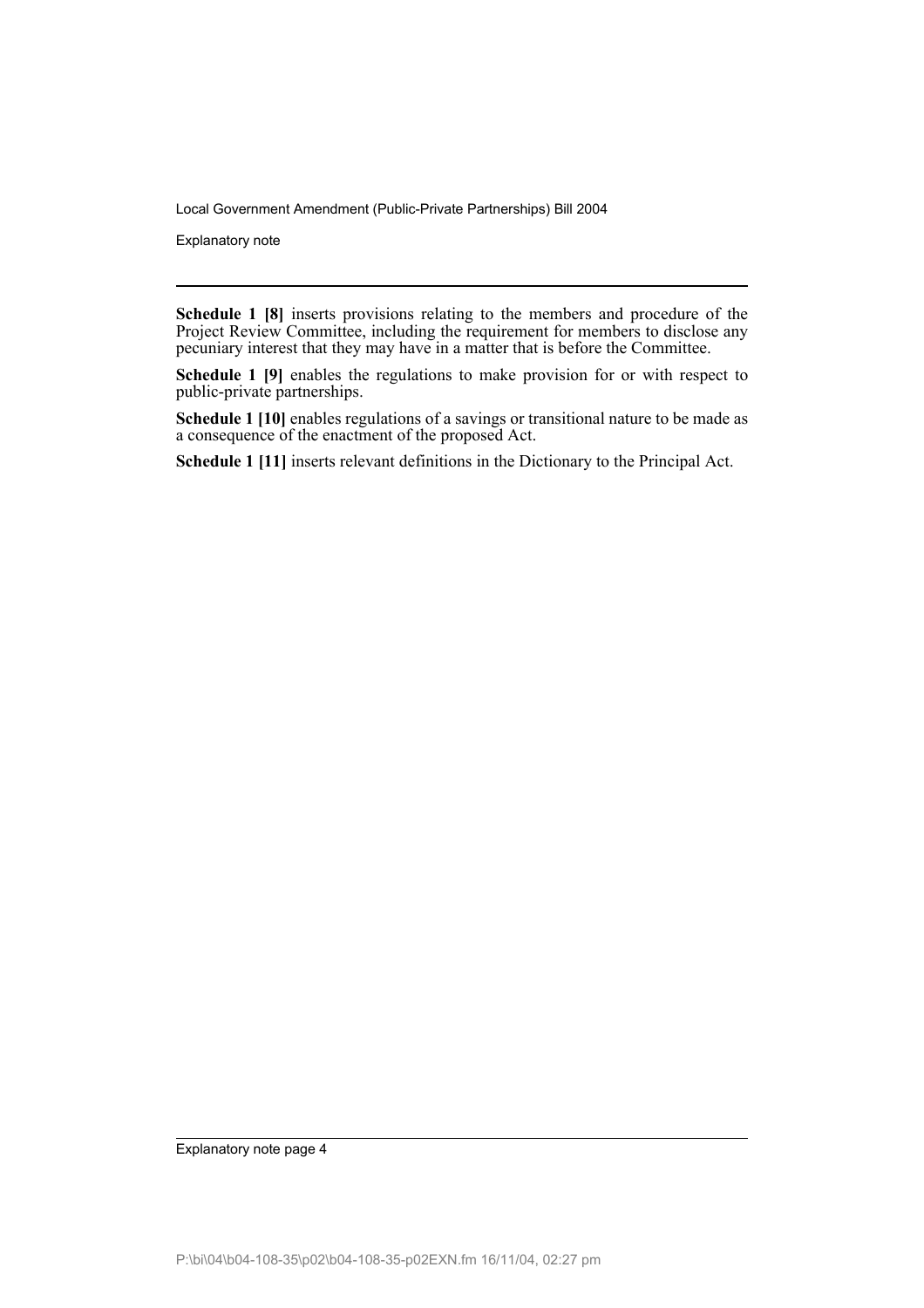First print



New South Wales

# **Local Government Amendment (Public-Private Partnerships) Bill 2004**

# **Contents**

|                                                | Page |
|------------------------------------------------|------|
| 1 Name of Act                                  |      |
| 2 Commencement                                 |      |
| 3 Amendment of Local Government Act 1993 No 30 | 2    |
| Schedule 1 Amendments                          |      |

b04-108-35.p02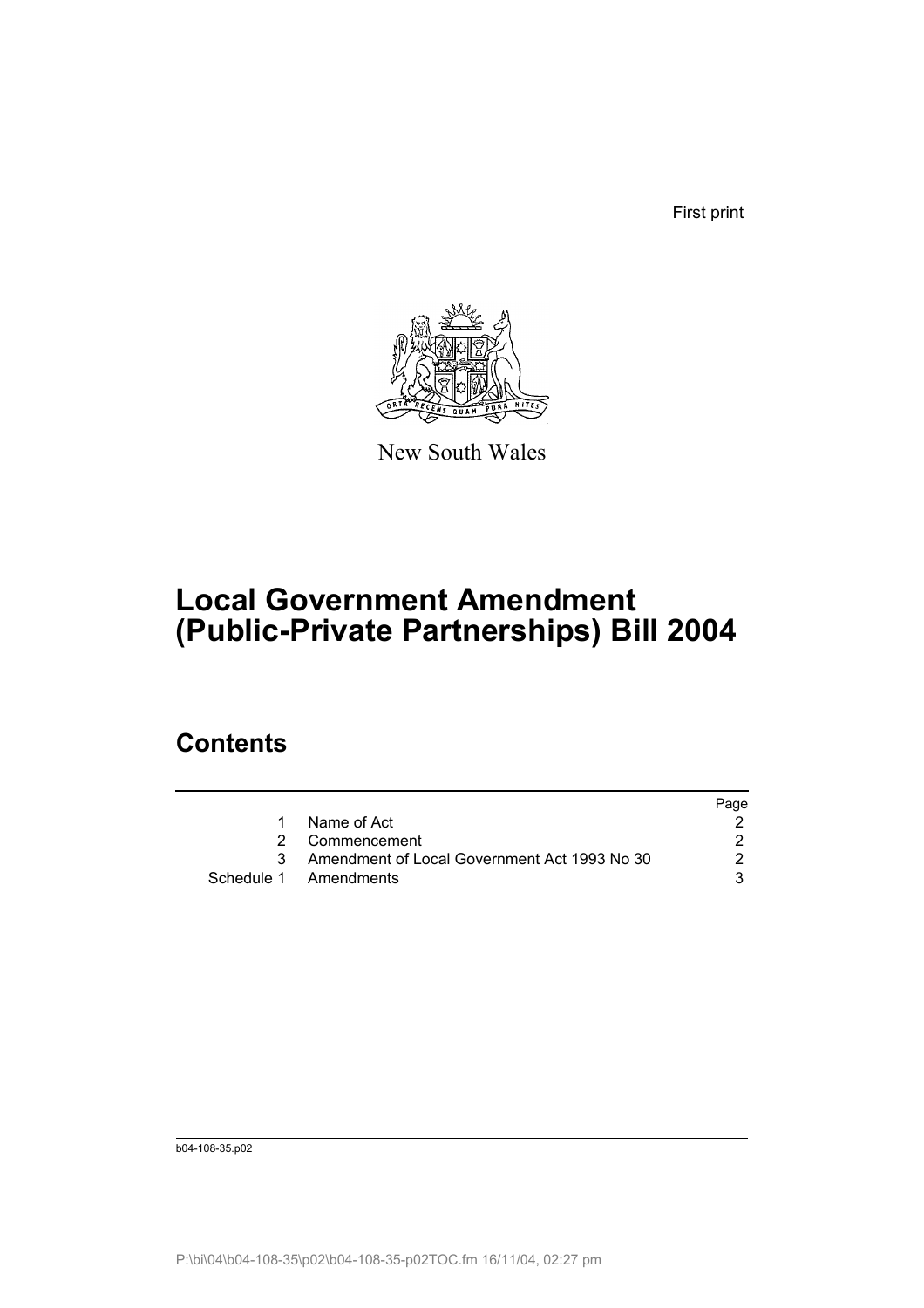Contents

Page

Contents page 2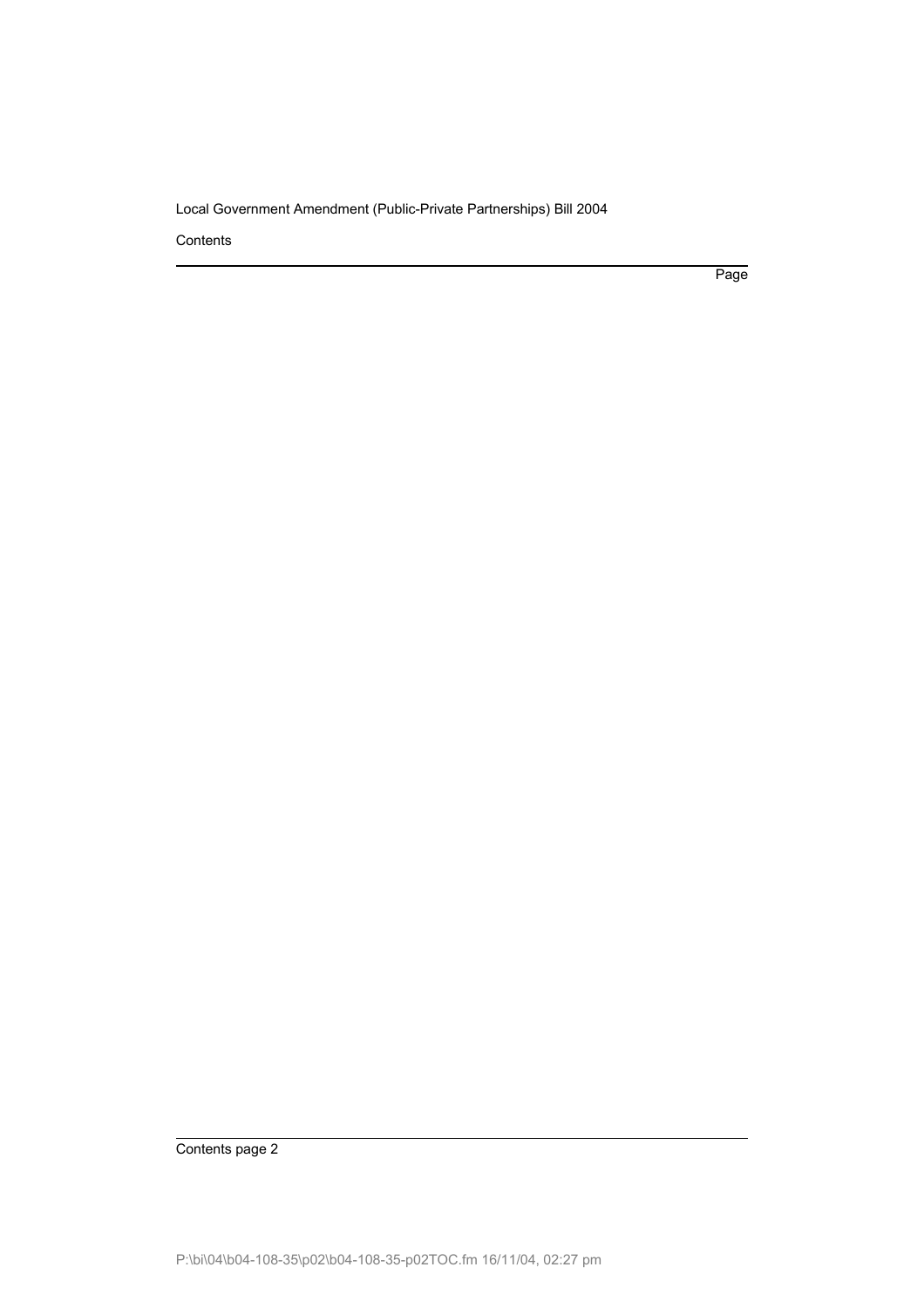

New South Wales

# **Local Government Amendment (Public-Private Partnerships) Bill 2004**

No , 2004

#### **A Bill for**

An Act to amend the *Local Government Act 1993* in relation to the participation of councils in public-private partnerships; and for other purposes.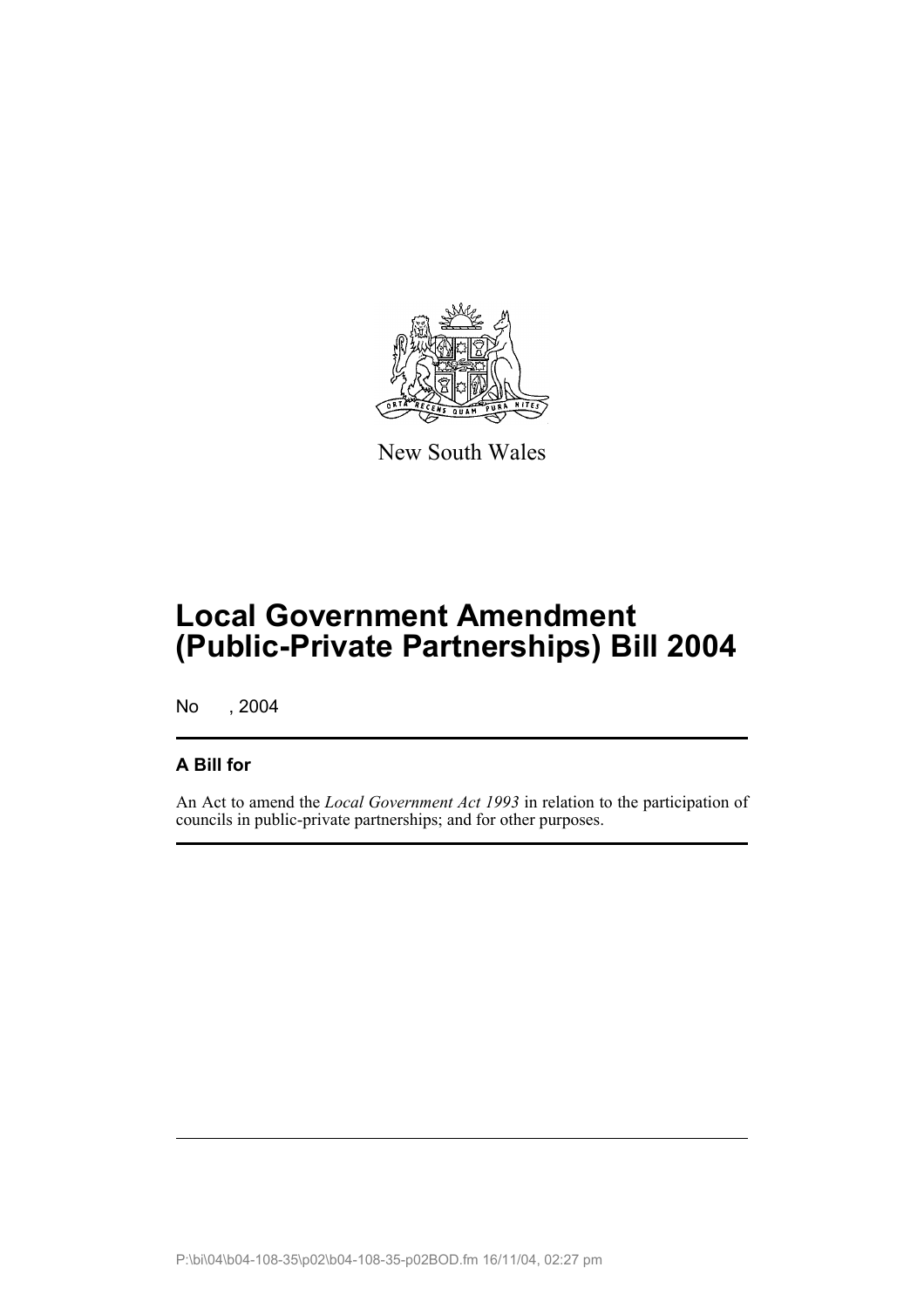| The Legislature of New South Wales enacts: |                                                                                              |                     |  |  |
|--------------------------------------------|----------------------------------------------------------------------------------------------|---------------------|--|--|
| 1                                          | Name of Act                                                                                  | $\overline{2}$      |  |  |
|                                            | This Act is the <i>Local Government Amendment (Public-Private</i><br>Partnerships) Act 2004. | 3<br>$\overline{4}$ |  |  |
| $\mathbf{2}$                               | Commencement                                                                                 | 5                   |  |  |
|                                            | This Act commences on a day or days to be appointed by proclamation.                         | 6                   |  |  |
| 3                                          | <b>Amendment of Local Government Act 1993 No 30</b>                                          | 7                   |  |  |
|                                            | The Local Government Act 1993 is amended as set out in Schedule 1.                           | 8                   |  |  |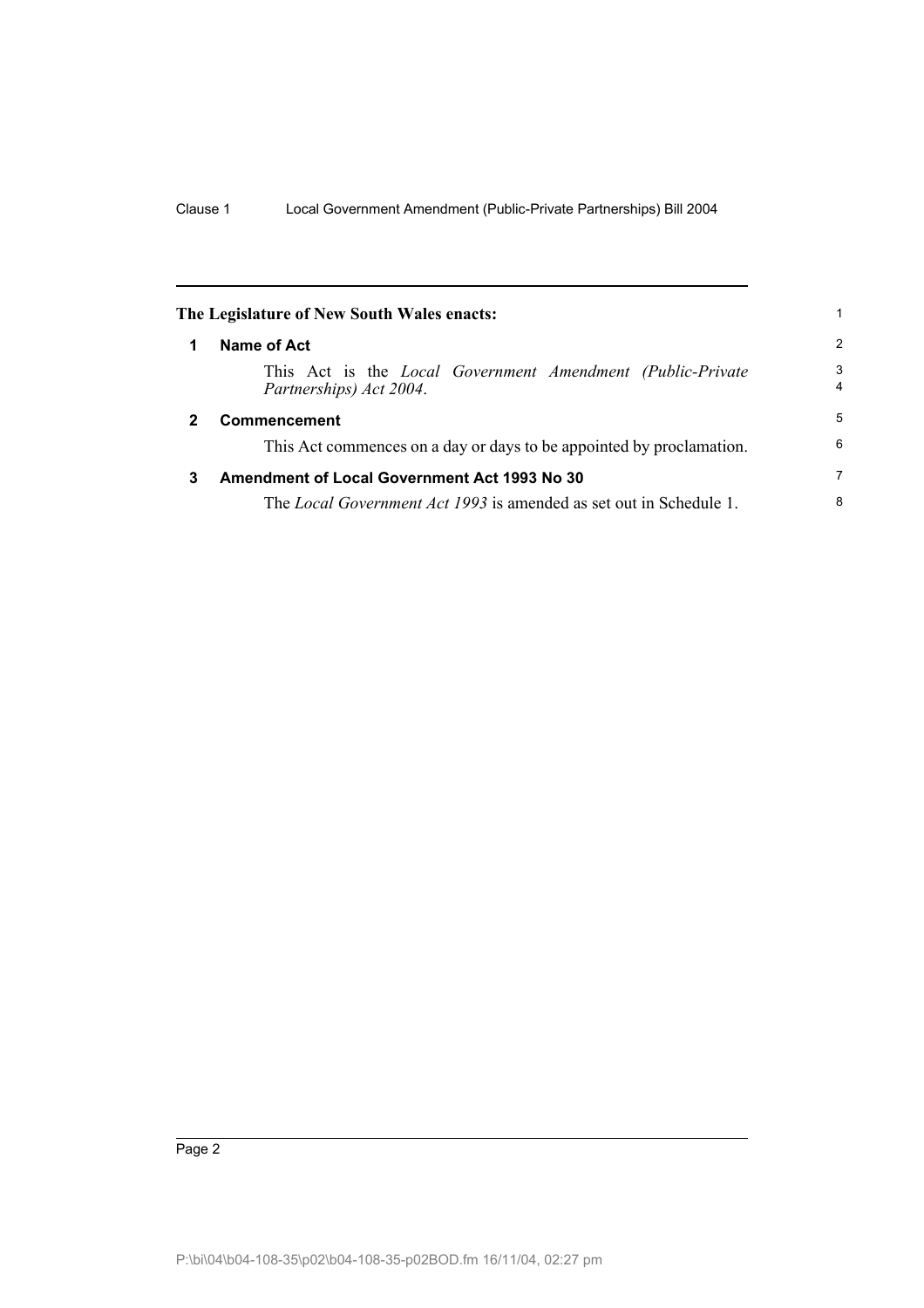Amendments Schedule 1

|     | <b>Schedule 1</b><br><b>Amendments</b> |                                                                                                                                                                                                                                                                                          |                            |
|-----|----------------------------------------|------------------------------------------------------------------------------------------------------------------------------------------------------------------------------------------------------------------------------------------------------------------------------------------|----------------------------|
|     |                                        | (Section 3)                                                                                                                                                                                                                                                                              | $\overline{2}$             |
| [1] |                                        | Section 55 What are the requirements for tendering?                                                                                                                                                                                                                                      | 3                          |
|     |                                        | Insert after section 55 $(1)$ (h):                                                                                                                                                                                                                                                       | $\overline{4}$             |
|     |                                        | a contract for the formation of a public-private partnership,<br>(h1)                                                                                                                                                                                                                    | 5                          |
| [2] | Section 55 (5)-(7)                     |                                                                                                                                                                                                                                                                                          | 6                          |
|     |                                        | Insert after section 55 $(4)$ :                                                                                                                                                                                                                                                          | $\overline{7}$             |
|     | (5)                                    | Subject to the regulations, a council must comply with the<br>requirements of this section even though the contract concerned<br>involves something being done to or by an entity that the council<br>has formed or participated in forming.                                             | 8<br>9<br>10<br>11         |
|     | (6)                                    | However, if the entity concerned is a public-private partnership,<br>subsection $(5)$ has effect only to the extent that the contract is not<br>part of a project that has been assessed or reviewed in accordance<br>with Part 6 of Chapter 12.                                         | 12<br>13<br>14<br>15       |
|     | (7)                                    | For the purposes of subsections $(5)$ and $(6)$ :                                                                                                                                                                                                                                        | 16                         |
|     |                                        | <i>entity</i> means any partnership, trust, corporation, joint venture,<br>syndicate or other body (whether or not incorporated), but does<br>not include any such entity that is of a class prescribed by the<br>regulations as not being within this definition.                       | $17\,$<br>18<br>19<br>20   |
|     |                                        | <i>this section</i> includes the regulations made for the purposes of this<br>section.                                                                                                                                                                                                   | 21<br>22                   |
| [3] |                                        | Section 358 Restrictions on formation of corporations and other entities                                                                                                                                                                                                                 | 23                         |
|     | (1).                                   | Insert "or other entity" after "corporation" wherever occurring in section 358                                                                                                                                                                                                           | 24<br>25                   |
| [4] |                                        | Section 358 (3) and (4)                                                                                                                                                                                                                                                                  | 26                         |
|     |                                        | Insert after section 358 (2):                                                                                                                                                                                                                                                            | 27                         |
|     | (3)                                    | In applying for the Minister's consent under subsection $(1)$ $(a)$ ,<br>the council is required to demonstrate, to the Minister's<br>satisfaction, that the formation of, or the acquisition of the<br>controlling interest in, the corporation or entity is in the public<br>interest. | 28<br>29<br>30<br>31<br>32 |
|     | (4)                                    | In this section, <i>entity</i> means any partnership, trust, joint venture,<br>syndicate or other body (whether or not incorporated), but does<br>not include any such entity that is of a class prescribed by the<br>regulations as not being within this definition.                   | 33<br>34<br>35<br>36       |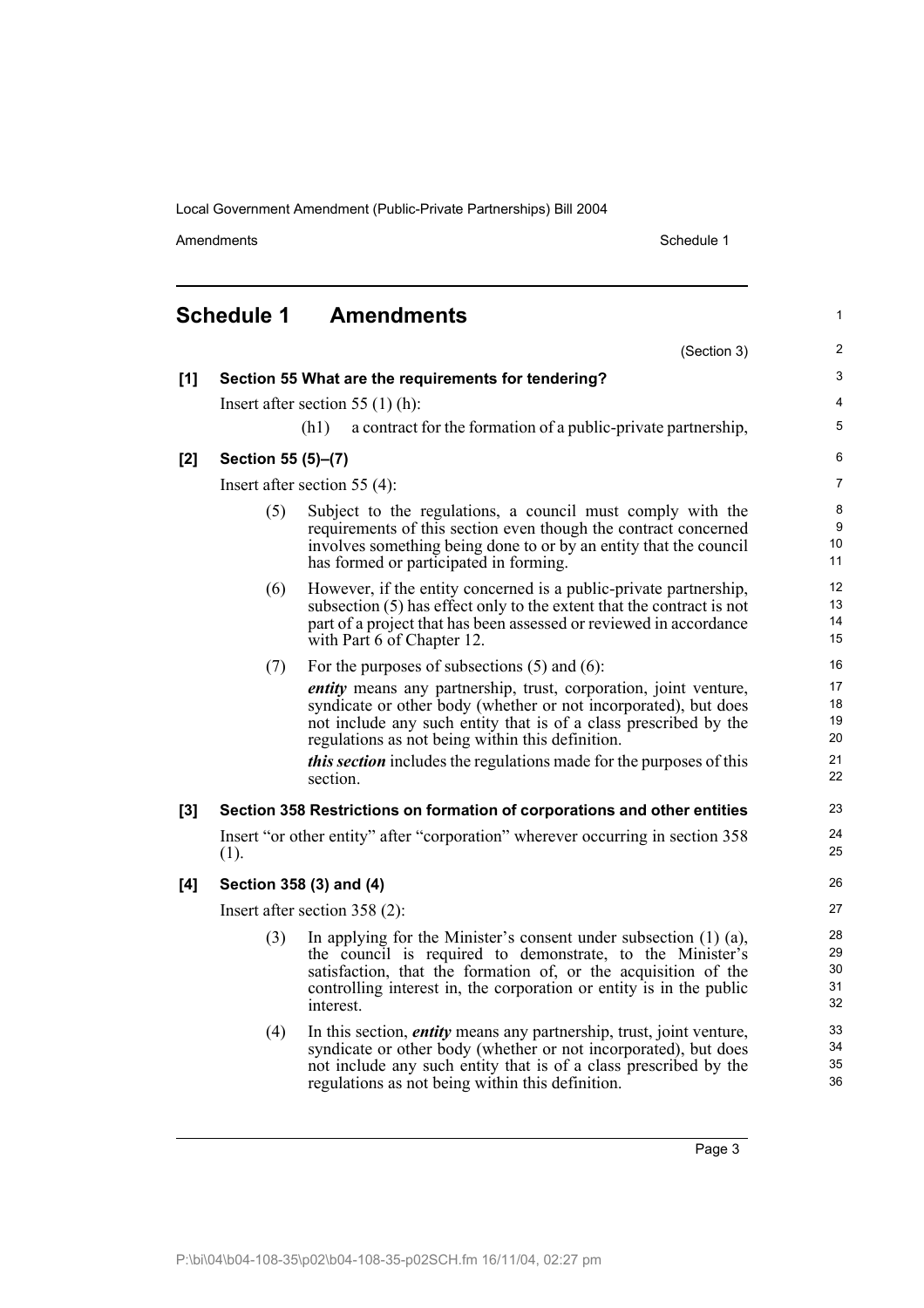| [5] | Chapter 12, Part 6<br>Insert after Part 5: |                   |                                                                                                                                                                                                |                          |  |
|-----|--------------------------------------------|-------------------|------------------------------------------------------------------------------------------------------------------------------------------------------------------------------------------------|--------------------------|--|
|     | Part 6                                     |                   | <b>Public-private partnerships</b>                                                                                                                                                             | 3                        |  |
|     |                                            | <b>Division 1</b> | <b>Preliminary</b>                                                                                                                                                                             | 4                        |  |
|     | 400B                                       |                   | <b>Definitions</b>                                                                                                                                                                             | 5                        |  |
|     |                                            | (1)               | In this Act, a reference to a <i>public-private partnership</i> is a<br>reference to an entity formed under an arrangement between a<br>council and a private person for the purposes of:      | 6<br>$\overline{7}$<br>8 |  |
|     |                                            |                   | providing public infrastructure or facilities (being<br>(a)<br>infrastructure or facilities in respect of which the council<br>retains a beneficial interest under the arrangement), or        | 9<br>10<br>11            |  |
|     |                                            |                   | delivering services in accordance with the arrangement,<br>(b)                                                                                                                                 | 12                       |  |
|     |                                            |                   | or both, but does not include a reference to any such entity if it is<br>of a class that has been excluded from the operation of this Part<br>by the regulations.                              | 13<br>14<br>15           |  |
|     |                                            | (2)               | In this Part:                                                                                                                                                                                  | 16                       |  |
|     |                                            |                   | <i>arrangement</i> includes a contract or understanding.                                                                                                                                       | 17                       |  |
|     |                                            |                   | <i>entity</i> means any partnership, trust, corporation, joint venture,<br>syndicate or other body (whether or not incorporated).                                                              | 18<br>19                 |  |
|     |                                            |                   | <b>PPP guidelines</b> means the guidelines in force from time to time<br>under section $400C$ .                                                                                                | 20<br>21                 |  |
|     |                                            |                   | <i>private person</i> means any person other than:                                                                                                                                             | 22                       |  |
|     |                                            |                   | the Government (including the State, the Crown and a<br>(a)<br>Minister of the Crown), or                                                                                                      | 23<br>24                 |  |
|     |                                            |                   | a public or local authority (including a council or a State<br>(b)<br>owned corporation), or                                                                                                   | 25<br>26                 |  |
|     |                                            |                   | a public sector employee or other person or body acting in<br>(c)<br>an official capacity on behalf of the Government or a<br>public or local authority.                                       | 27<br>28<br>29           |  |
|     |                                            |                   | <i>relevant council</i> , in relation to public-private partnership or<br>proposed public-private partnership, means the council that has<br>formed, or is proposing to form, the partnership. | 30<br>31<br>32           |  |
|     |                                            |                   | significant project means:                                                                                                                                                                     | 33                       |  |
|     |                                            |                   | any project with an estimated total cost of more than \$50<br>(a)<br>million or such other amount as may be prescribed by the<br>regulations, or                                               | 34<br>35<br>36           |  |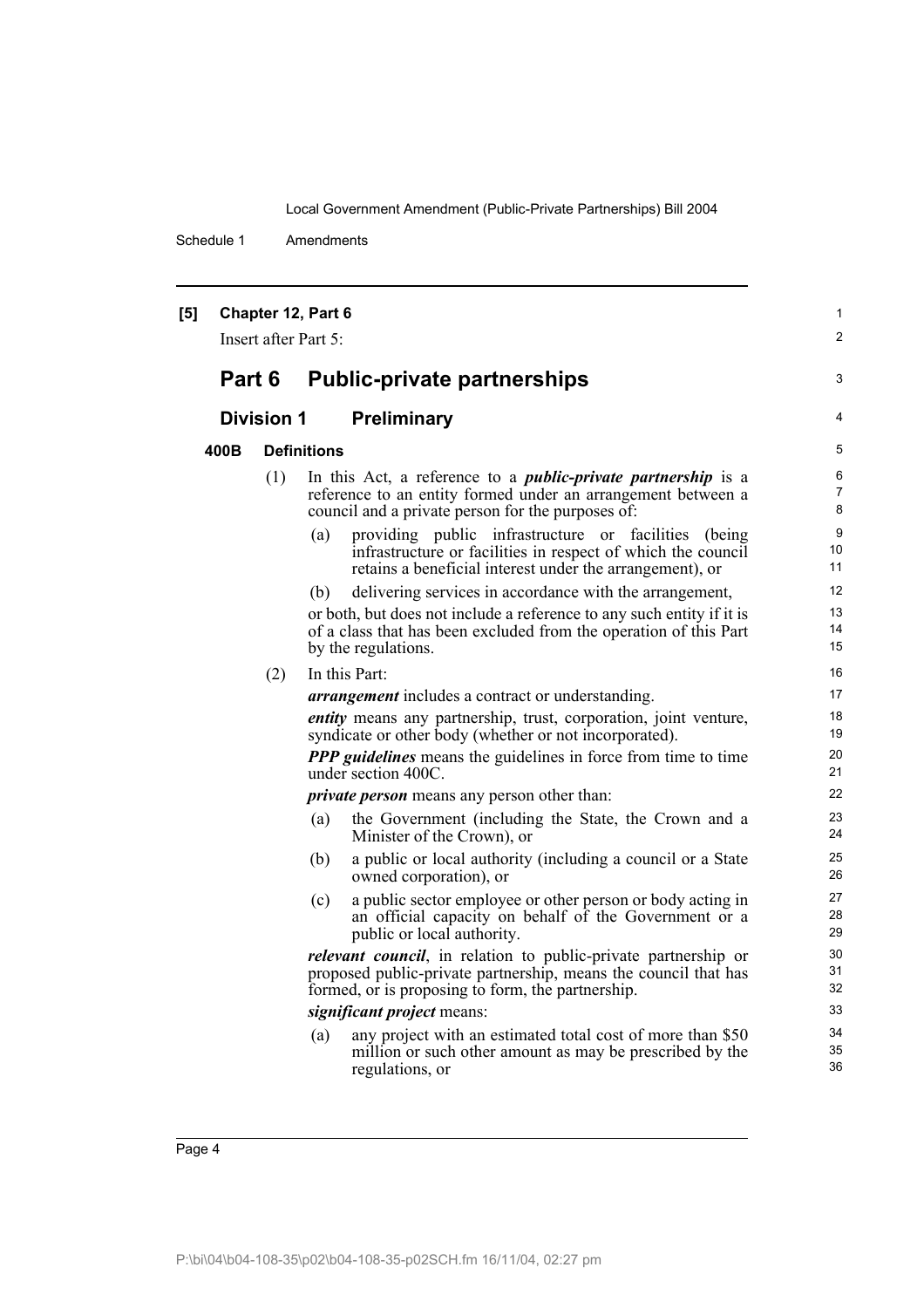Amendments Schedule 1

|      |     | (b)<br>any project in respect of which the relevant council's<br>financial contribution, or its equity position, amounts to<br>25% or more of the council's annual revenue that is<br>lawfully available for spending on facilities or services of<br>the kind to which the project relates.                                                                                                                                                         | $\mathbf{1}$<br>$\overline{c}$<br>$\mathsf 3$<br>4<br>5 |
|------|-----|------------------------------------------------------------------------------------------------------------------------------------------------------------------------------------------------------------------------------------------------------------------------------------------------------------------------------------------------------------------------------------------------------------------------------------------------------|---------------------------------------------------------|
|      | (3) | In determining a relevant council's financial contribution or<br>equity position in relation to a project for the purposes of this<br>Part, all elements of the project that the council provides are to be<br>taken into account, including land value, the provision of<br>non-monetary goods and services and any costs associated with<br>the council's contractual liability in the event of the council<br>incurring a loss under the project. | 6<br>$\overline{7}$<br>8<br>9<br>10<br>11<br>12         |
|      | (4) | For the purposes of this Part, a project under a public-private<br>partnership that is carried out in stages is to be treated as a single<br>The PPP guidelines may<br>specify other<br>project.<br>also<br>circumstances in which related projects carried out under a<br>public-private partnership are to be treated as a single project for<br>the purposes of this Part.                                                                        | 13<br>14<br>15<br>16<br>17<br>18                        |
| 400C |     | Guidelines to be followed by councils in relation to public-private<br>partnerships                                                                                                                                                                                                                                                                                                                                                                  | 19<br>20                                                |
|      | (1) | The Director-General may from time to time issue guidelines<br>requiring specified procedures and processes to be followed by<br>councils in relation to the formation of, and the carrying out of<br>projects under, public-private partnerships.                                                                                                                                                                                                   | 21<br>22<br>23<br>24                                    |
|      | (2) | Without limitation, the PPP guidelines may contain provisions<br>requiring:                                                                                                                                                                                                                                                                                                                                                                          | 25<br>26                                                |
|      |     | (a)<br>feasibility and risk assessment, and                                                                                                                                                                                                                                                                                                                                                                                                          | 27                                                      |
|      |     | (b)<br>the identification of appropriate governance<br>and<br>administrative<br>arrangements (including)<br>appropriate<br>management structures and auditing requirements), and                                                                                                                                                                                                                                                                     | 28<br>29<br>30                                          |
|      |     | (c)<br>the undertaking of on-going risk management measures,<br>and                                                                                                                                                                                                                                                                                                                                                                                  | 31<br>32                                                |
|      |     | (d)<br>due diligence in the carrying out of projects under<br>public-private partnerships.                                                                                                                                                                                                                                                                                                                                                           | 33<br>34                                                |
| 400D |     | Ancillary provisions relating to PPP guidelines                                                                                                                                                                                                                                                                                                                                                                                                      | 35                                                      |
|      | (1) | The PPP guidelines are to be made available to councils in such<br>manner as the Director-General thinks appropriate.                                                                                                                                                                                                                                                                                                                                | 36<br>37                                                |
|      | (2) | The Director-General may from time to time amend or replace<br>the PPP guidelines.                                                                                                                                                                                                                                                                                                                                                                   | 38<br>39                                                |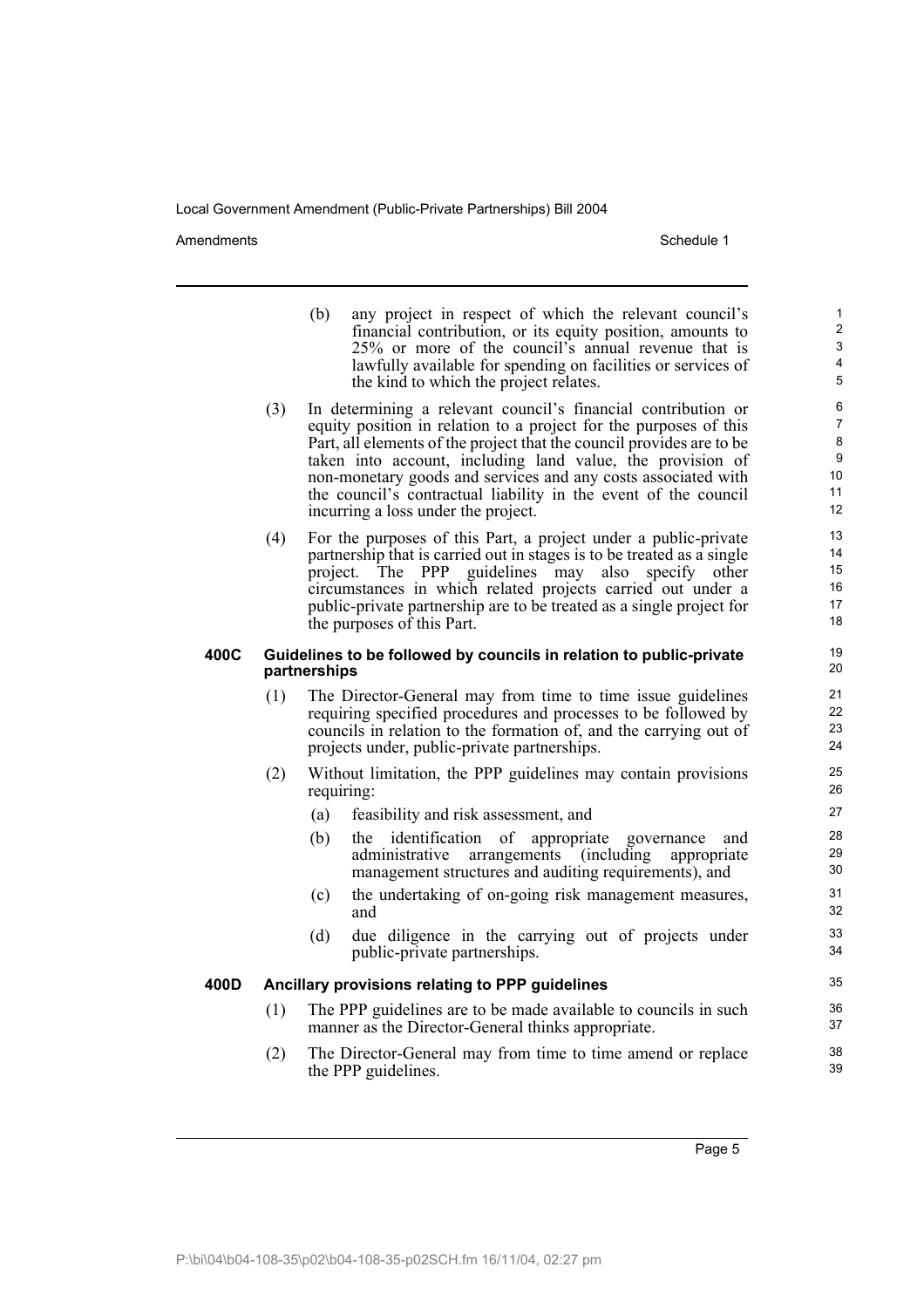Schedule 1 Amendments

| <b>Division 2</b> |     | <b>Restrictions relating to public-private</b><br>partnerships                                                                                                                  |
|-------------------|-----|---------------------------------------------------------------------------------------------------------------------------------------------------------------------------------|
| 400E              |     | <b>General requirements</b>                                                                                                                                                     |
|                   | (1) | A council must not:<br>form a public-private partnership, or<br>(a)<br>carry out any project under a public-private partnership,<br>(b)<br>except in accordance with this Part. |
|                   | (2) | Without limiting subsection $(1)$ , a council is required to comply<br>with the PPP guidelines at all times while carrying out a project<br>under a public-private partnership. |

#### **400F Council to provide assessment of PPP project to Director-General**

- (1) A council must not form a public-private partnership unless the council has provided the Director-General with an assessment of the project to be carried out under the partnership.
- (2) In providing such an assessment, the general manager of the council is required to certify that it has been prepared in accordance with the PPP guidelines.
- (3) If:
	- (a) the project to be carried out under the public-private partnership is a significant project, or
	- (b) the Director-General is of the opinion, having regard to the criteria specified in the PPP guidelines, that the project has a high risk,

the Director-General is to advise the council that the project is required to be referred to the Project Review Committee for review.

- (4) If the Director-General advises the council that the project is not required to be referred to the Project Review Committee, the council is entitled:
	- (a) subject to obtaining the Minister's consent under section 358 (1) (a), to proceed with the formation of the public-private partnership, and
	- (b) subject to this Division, to carry out the project that is the subject of the assessment.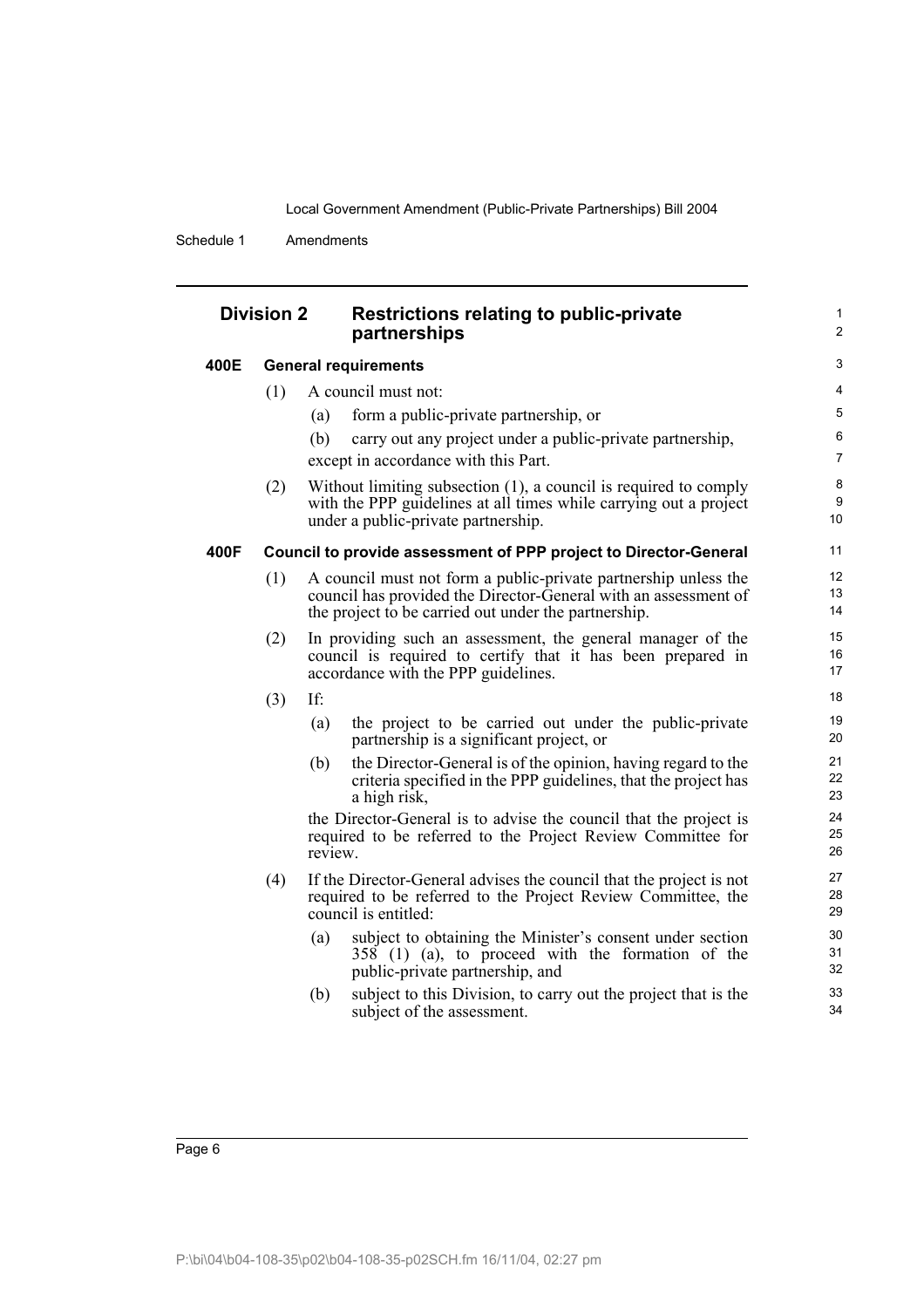Amendments Schedule 1

| 400G |     | Minister may require PPP project to be referred to Project Review<br>Committee                                                                                                                                                                                                                                                                                                                                                                                | $\mathbf{1}$<br>2                            |
|------|-----|---------------------------------------------------------------------------------------------------------------------------------------------------------------------------------------------------------------------------------------------------------------------------------------------------------------------------------------------------------------------------------------------------------------------------------------------------------------|----------------------------------------------|
|      | (1) | The Minister may, on such grounds as the Minister thinks fit,<br>direct a council to refer any project that is to be carried out, or is<br>being carried out, under a public-private partnership to the<br>Project Review Committee for review.                                                                                                                                                                                                               | 3<br>4<br>5<br>6                             |
|      | (2) | Any such direction:                                                                                                                                                                                                                                                                                                                                                                                                                                           | 7                                            |
|      |     | may be given at any stage in the process of forming the<br>(a)<br>public-private partnership or in the carrying out of the<br>project under the partnership, and                                                                                                                                                                                                                                                                                              | 8<br>9<br>10                                 |
|      |     | must be complied with by the council.<br>(b)                                                                                                                                                                                                                                                                                                                                                                                                                  | 11                                           |
| 400H |     | Director-General may require council to provide assessment of<br>varied PPP project                                                                                                                                                                                                                                                                                                                                                                           | 12<br>13                                     |
|      | (1) | If the Director-General is of the opinion that a project that is to be<br>carried out, or is being carried out, under a public-private<br>partnership has been, or is proposed to be, varied in a significant<br>manner, the Director-General may require the relevant council to<br>provide the Director-General with an assessment of the project as<br>varied or proposed to be varied. Section 400F (2) applies in<br>relation to any such assessment.    | 14<br>15<br>16<br>17<br>18<br>19<br>20       |
|      | (2) | If the Director-General is of the opinion that the project has or<br>will become:<br>(a)<br>a significant project, or<br>(b)<br>a high risk project (having regard to the criteria specified<br>in the PPP guidelines),<br>the Director-General is to advise the council that the project is                                                                                                                                                                  | 21<br>22<br>23<br>24<br>25<br>26             |
|      |     | required to be referred to the Project Review Committee for<br>review.                                                                                                                                                                                                                                                                                                                                                                                        | 27<br>28                                     |
|      | (3) | The relevant council must comply with a direction under<br>subsection $(1)$ .                                                                                                                                                                                                                                                                                                                                                                                 | 29<br>30                                     |
| 4001 |     | <b>Review of PPP project by Project Review Committee</b>                                                                                                                                                                                                                                                                                                                                                                                                      | 31                                           |
|      | (1) | If a project is required or directed to be referred to the Project<br>Review Committee for review, the relevant council must not<br>form a public-private partnership to carry out the project, or<br>proceed with the carrying out of the project under a<br>public-private partnership, unless:<br>(a)<br>the relevant council has provided the Project Review<br>Committee with an assessment of the project in accordance<br>with the PPP guidelines, and | 32<br>33<br>34<br>35<br>36<br>37<br>38<br>39 |
|      |     |                                                                                                                                                                                                                                                                                                                                                                                                                                                               |                                              |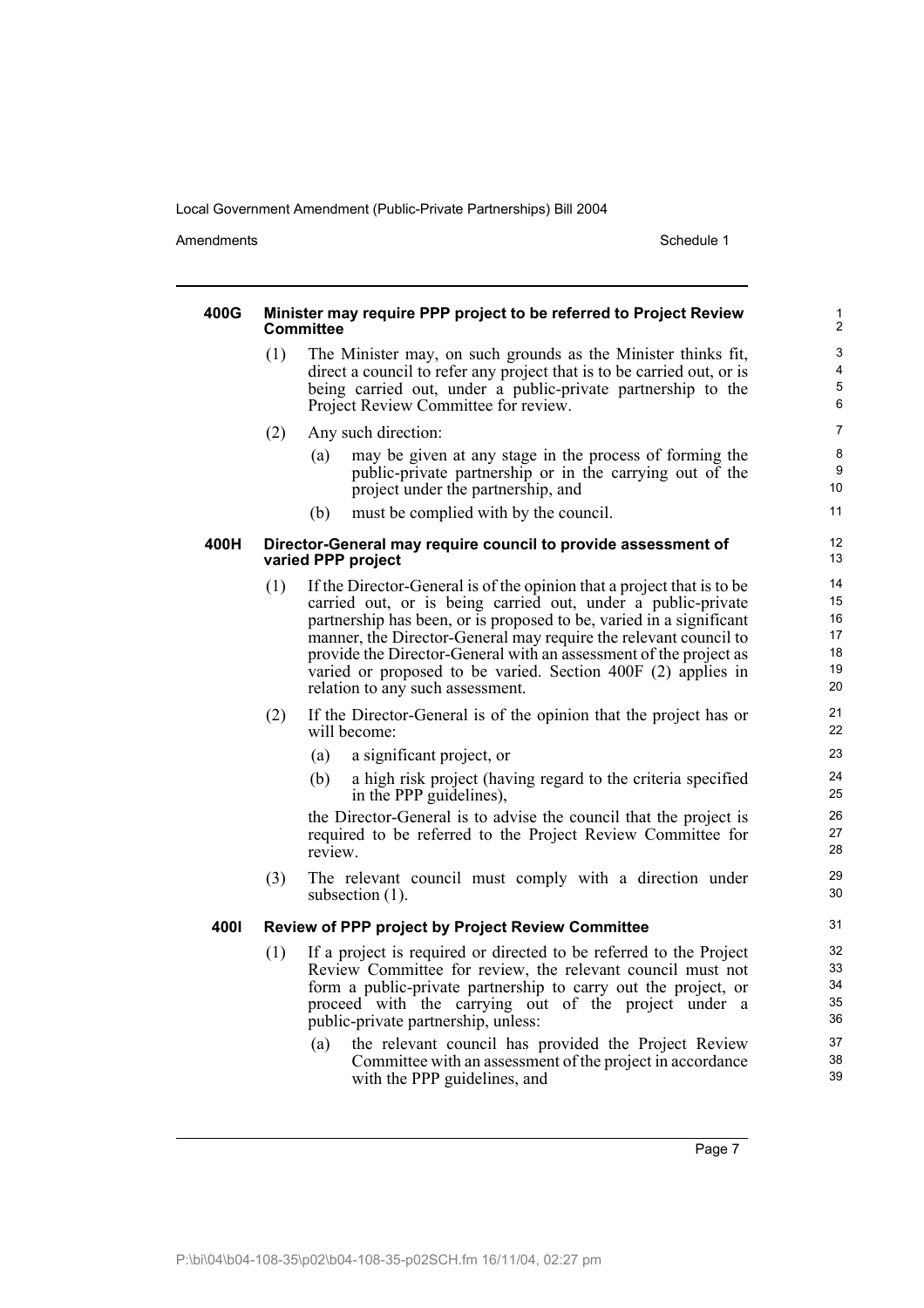|      |                   | (b)<br>the Project Review Committee has reviewed the project<br>and is satisfied that the requirements of the PPP guidelines<br>have been complied with in relation to the project.                                                             | $\mathbf{1}$<br>$\overline{c}$<br>3 |
|------|-------------------|-------------------------------------------------------------------------------------------------------------------------------------------------------------------------------------------------------------------------------------------------|-------------------------------------|
|      | (2)               | The relevant council has the responsibility of demonstrating to<br>the Project Review Committee, in conducting its review of the<br>project, that the requirements of the PPP guidelines have been<br>complied with in relation to the project. | 4<br>5<br>$\,6\,$<br>$\overline{7}$ |
|      | (3)               | If the Project Review Committee advises the council that the<br>Committee is satisfied that the requirements of the PPP<br>guidelines have been complied with in relation to the project, the<br>council is entitled:                           | 8<br>9<br>10<br>11                  |
|      |                   | (a)<br>to proceed with the formation of the public-private<br>partnership (if it has not already been formed), or                                                                                                                               | 12<br>13                            |
|      |                   | (b)<br>subject to this Division, to proceed with the carrying out of<br>the project.                                                                                                                                                            | 14<br>15                            |
|      | (4)               | The Project Review Committee's decision as to whether or not<br>the relevant council has complied with the requirements of the<br>PPP guidelines in relation to a project is final and cannot be<br>reviewed by any court or tribunal.          | 16<br>17<br>18<br>19                |
|      | <b>Division 3</b> | <b>Local Government Project Review</b><br><b>Committee</b>                                                                                                                                                                                      | 20<br>21                            |
| 400J |                   | <b>Establishment and constitution of Project Review Committee</b>                                                                                                                                                                               | 22                                  |
|      | (1)               | A Local Government Project Review Committee is established.                                                                                                                                                                                     | 23                                  |
|      | (2)               | The Project Review Committee is to consist of the following<br>members:                                                                                                                                                                         | 24<br>25                            |
|      |                   | the Director-General (or an officer of the Department<br>(a)<br>nominated by the Director-General) who is to be the<br>chairperson of the Committee,                                                                                            | 26<br>27<br>28                      |
|      |                   | (b)<br>the Secretary of the Treasury (or an officer of the Treasury<br>nominated by the Secretary),                                                                                                                                             | 29<br>30                            |
|      |                   | the Director-General of the Premier's Department (or an<br>(c)<br>officer of the Premier's Department nominated by that<br>Director-General),                                                                                                   | 31<br>32<br>33                      |
|      |                   | (d)<br>the Director-General of the Cabinet Office (or an officer of<br>the Cabinet Office nominated by that Director-General),                                                                                                                  | 34<br>35                            |
|      |                   | the Director-General of the Department of Infrastructure,<br>(e)<br>Planning and Natural Resources (or an officer of that<br>Department nominated by the Director-General of that                                                               | 36<br>37<br>38<br>39                |
|      |                   | Department),                                                                                                                                                                                                                                    |                                     |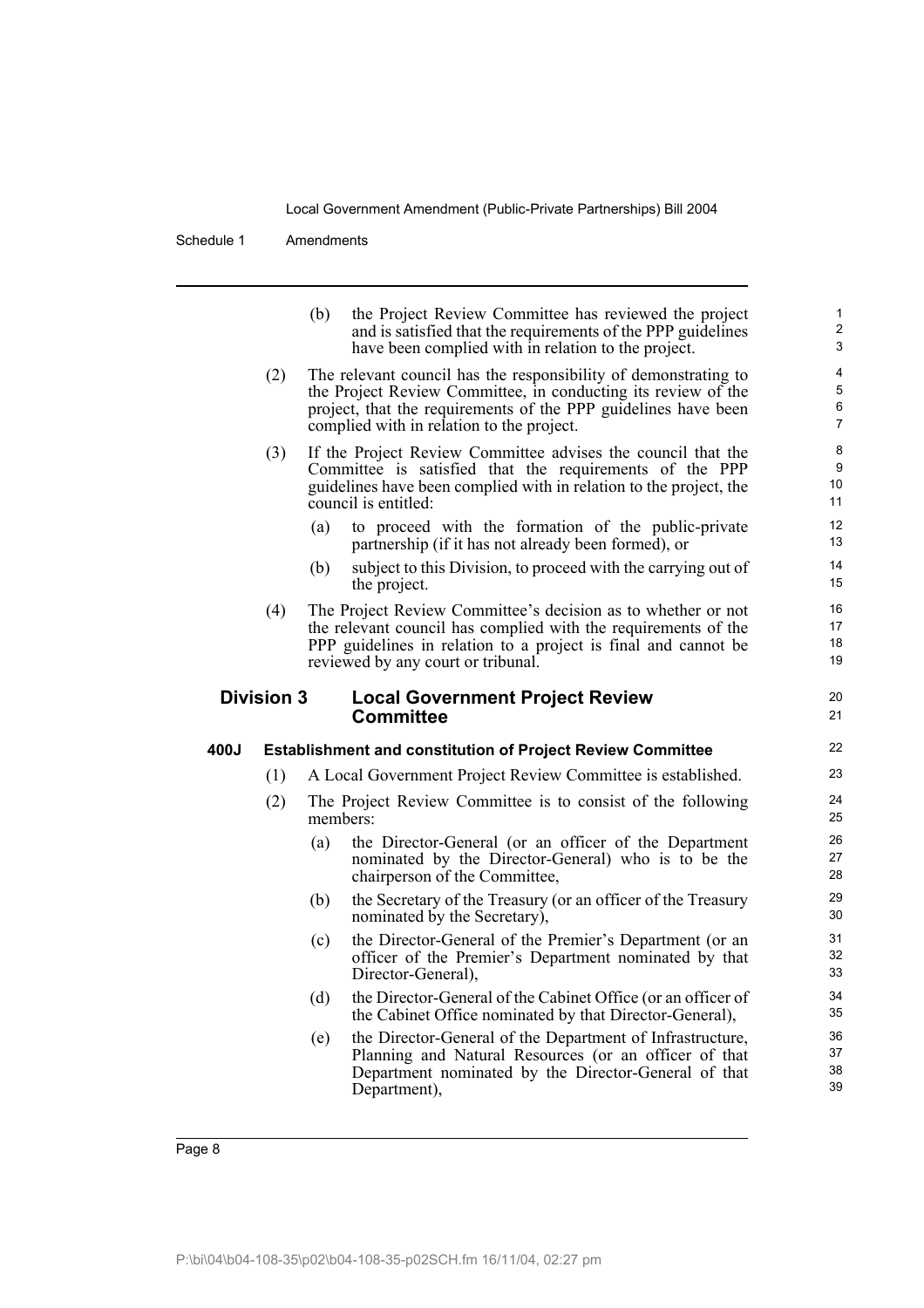Amendments Schedule 1

**400K** 

|    |                   | (f) | such other persons as may be appointed by the<br>Director-General for the purposes of enabling the Project<br>Review Committee to exercise its functions.                                                                                                                                                                                                                                                                                                                         | 1<br>2<br>3                                         |
|----|-------------------|-----|-----------------------------------------------------------------------------------------------------------------------------------------------------------------------------------------------------------------------------------------------------------------------------------------------------------------------------------------------------------------------------------------------------------------------------------------------------------------------------------|-----------------------------------------------------|
|    | (3)               |     | The appointment by the Director-General of persons as members<br>of the Project Review Committee under subsection (2) (f) is to be<br>made on the basis of the nature, or subject-matter, of the project<br>that is before the Committee for review. In doing so, the<br>Director-General is to ensure that any person appointed as a<br>member has the relevant expertise to enable the Committee to<br>properly exercise its functions in relation to the project<br>concerned. | 4<br>5<br>6<br>$\overline{7}$<br>8<br>9<br>10<br>11 |
|    | (4)               |     | Without limiting subsection (3), the Director-General may<br>appoint persons from the private sector as members of the Project<br>Review Committee.                                                                                                                                                                                                                                                                                                                               | 12<br>13<br>14                                      |
|    | (5)               |     | The Project Review Committee has such functions as are<br>conferred or imposed on it by or under this or any other Act.                                                                                                                                                                                                                                                                                                                                                           | 15<br>16                                            |
|    | (6)               |     | Schedule 3 has effect with respect to the members and procedure<br>of the Project Review Committee.                                                                                                                                                                                                                                                                                                                                                                               | 17<br>18                                            |
|    | <b>Division 4</b> |     | <b>Miscellaneous provisions</b>                                                                                                                                                                                                                                                                                                                                                                                                                                                   | 19                                                  |
| 0K |                   |     | <b>Compensation not payable</b>                                                                                                                                                                                                                                                                                                                                                                                                                                                   | 20                                                  |
|    | (1)               |     | Compensation is not payable by or on behalf of the State arising<br>directly or indirectly from any of the following matters occurring<br>before or after the commencement of this Part:                                                                                                                                                                                                                                                                                          | 21<br>22<br>23                                      |
|    |                   | (a) | the enactment of the <i>Local Government Amendment</i><br>(Public-Private Partnerships) Act 2004 or the operation of<br>this Part.                                                                                                                                                                                                                                                                                                                                                | 24<br>25<br>26                                      |
|    |                   | (b) | the exercise by the Minister, an officer of the Department<br>or a member of the Project Review Committee of any<br>function under this Part (including any failure or delay in<br>exercising any such function),                                                                                                                                                                                                                                                                 | 27<br>28<br>29<br>30                                |
|    |                   |     |                                                                                                                                                                                                                                                                                                                                                                                                                                                                                   | 31                                                  |
|    |                   | (c) | any statement or conduct in connection with public-private<br>partnerships or this Part.                                                                                                                                                                                                                                                                                                                                                                                          | 32                                                  |
|    | (2)               |     | Compensation is not payable by a council to any private person<br>as a consequence of the council being prevented, by the operation<br>of this Part, from forming a public-private partnership or from<br>carrying out a project under a public-private partnership.                                                                                                                                                                                                              | 33<br>34<br>35<br>36                                |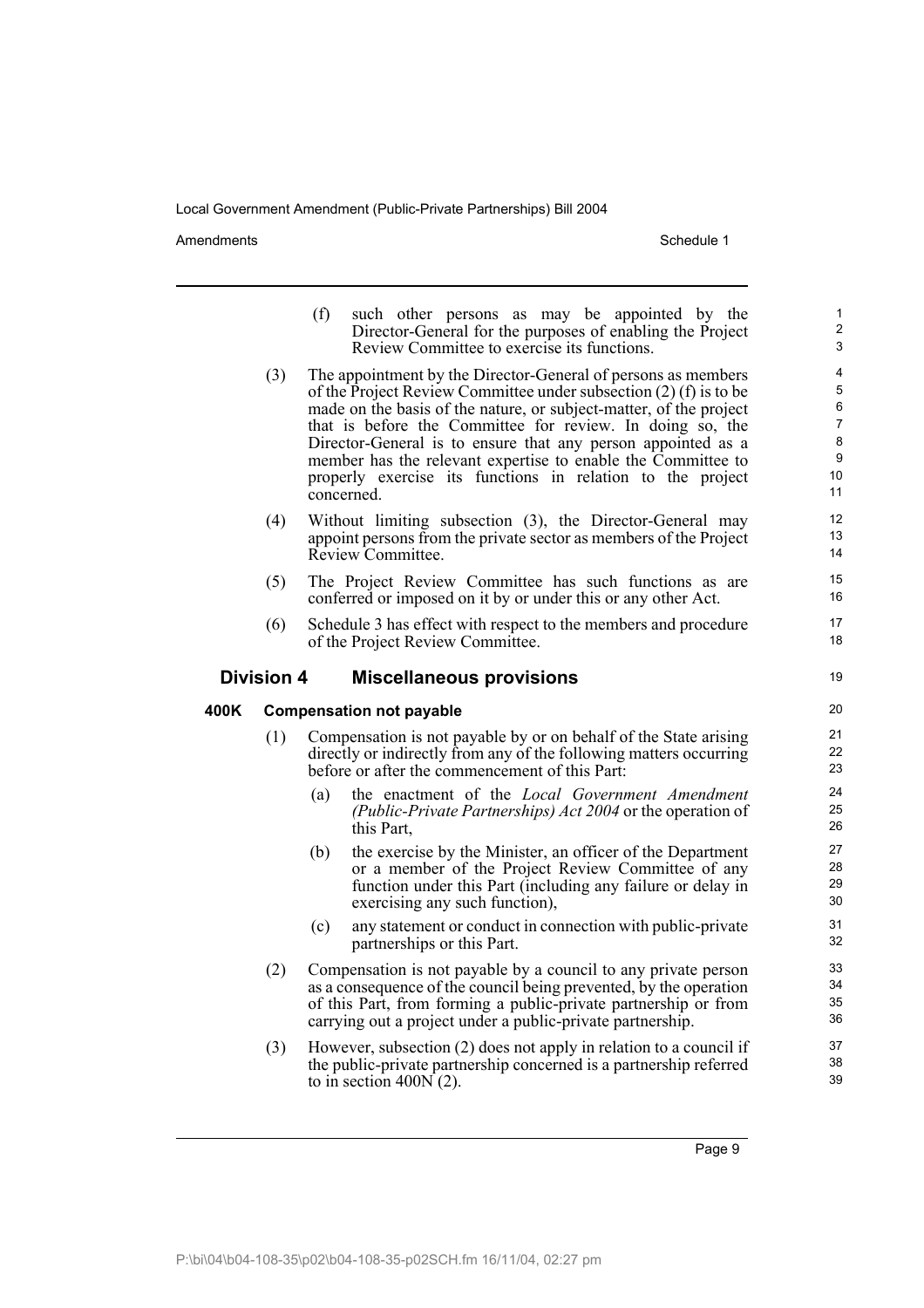|     |      | (4)                | In this section:                                                                                                                                                                                                                                                                                                                                             | $\mathbf{1}$                     |
|-----|------|--------------------|--------------------------------------------------------------------------------------------------------------------------------------------------------------------------------------------------------------------------------------------------------------------------------------------------------------------------------------------------------------|----------------------------------|
|     |      |                    | <i>compensation</i> includes damages or any other form of monetary<br>compensation.                                                                                                                                                                                                                                                                          | $\overline{2}$<br>3              |
|     |      |                    | <i>conduct</i> includes any act or omission, whether unconscionable,<br>misleading, deceptive or otherwise.                                                                                                                                                                                                                                                  | 4<br>5                           |
|     |      |                    | statement includes a representation of any kind, whether made<br>verbally or in writing and whether negligent, false or misleading<br>or otherwise.                                                                                                                                                                                                          | 6<br>7<br>8                      |
|     |      |                    | the State means the Crown within the meaning of the Crown<br><i>Proceedings Act 1988</i> , and includes an officer, employee or agent<br>of the Crown or any member of the Project Review Committee.                                                                                                                                                         | 9<br>10<br>11                    |
|     | 400L |                    | Decision by council to form public-private partnership                                                                                                                                                                                                                                                                                                       | 12                               |
|     |      |                    | Any decision by a council in relation to the formation of a<br>public-private partnership may only be made by resolution of the<br>council.                                                                                                                                                                                                                  | 13<br>14<br>15                   |
|     |      |                    | Note. Section 377 (1) provides that any function expressly required to be<br>exercised by resolution of the council cannot be delegated.                                                                                                                                                                                                                     | 16<br>17                         |
|     | 400M |                    | No contracting out                                                                                                                                                                                                                                                                                                                                           | 18                               |
|     |      |                    | This Part applies regardless of the terms of any arrangement<br>between a council and a private person.                                                                                                                                                                                                                                                      | 19<br>20                         |
|     | 400N |                    | <b>Application of Part</b>                                                                                                                                                                                                                                                                                                                                   | 21                               |
|     |      | (1)                | This Part does not apply to any public-private partnership that a<br>council resolved, before 28 June 2004, to form under an<br>arrangement with a private person, even though the arrangement<br>was entered into after that date.                                                                                                                          | 22<br>23<br>24<br>25             |
|     |      | (2)                | However, if a council resolved, on or after 28 June 2004 but<br>before the commencement of this Part, to form a public-private<br>partnership with a private person, this Part applies to and in<br>respect of the partnership (regardless of whether the arrangement<br>for the formation of the partnership was entered into before that<br>commencement). | 26<br>27<br>28<br>29<br>30<br>31 |
| [6] |      |                    | <b>Section 428 Annual reports</b>                                                                                                                                                                                                                                                                                                                            | 32                               |
|     |      |                    | Insert "(including public-private partnerships)" after "joint ventures" in<br>section 428 (2) (q).                                                                                                                                                                                                                                                           | 33<br>34                         |
| [7] |      |                    | Section 625 How may councils invest?                                                                                                                                                                                                                                                                                                                         | 35                               |
|     |      | section $625(4)$ . | Insert "or an entity within the meaning of that section" after "corporation" in                                                                                                                                                                                                                                                                              | 36<br>37                         |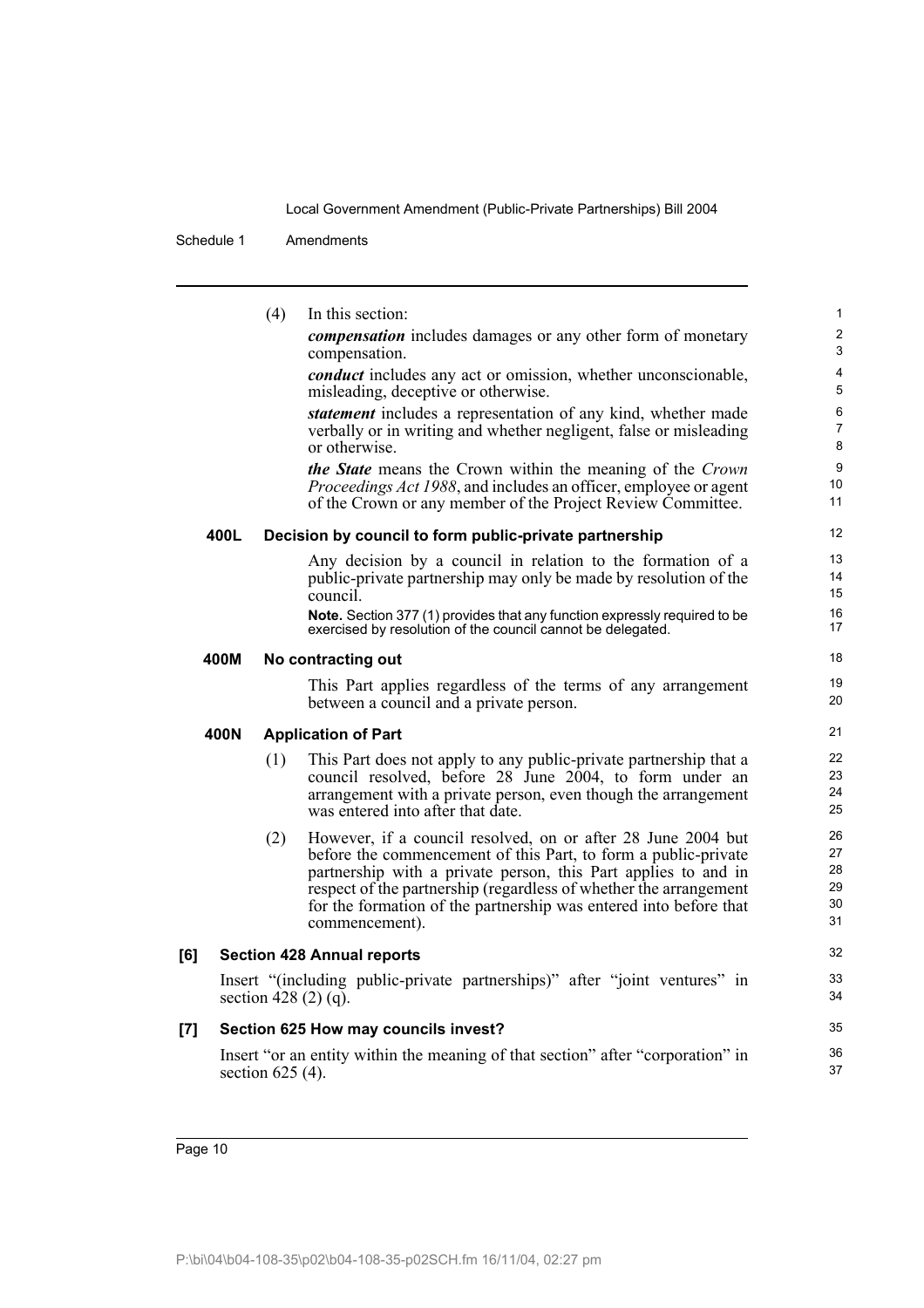Amendments Schedule 1

| [8] |              | <b>Schedule 3</b><br>Insert after Schedule 2: |                                                                                                                                                                                                | $\mathbf{1}$<br>2            |
|-----|--------------|-----------------------------------------------|------------------------------------------------------------------------------------------------------------------------------------------------------------------------------------------------|------------------------------|
|     |              | <b>Schedule 3</b>                             | Provisions relating to members and<br>procedure of Project Review<br><b>Committee</b>                                                                                                          | 3<br>$\overline{4}$<br>5     |
|     |              |                                               | (Section 400J (6))                                                                                                                                                                             | 6                            |
|     | 1            | <b>Definitions</b>                            |                                                                                                                                                                                                | $\overline{7}$               |
|     |              |                                               | In this Schedule:                                                                                                                                                                              | 8                            |
|     |              |                                               | <i>appointed member</i> means a person who is appointed by the<br>Director-General under section 400J $(2)$ (f) as a member of the<br>Project Review Committee.                                | $\boldsymbol{9}$<br>10<br>11 |
|     |              | Committee.                                    | <b>Chairperson</b> means the Chairperson of the Project Review                                                                                                                                 | 12<br>13                     |
|     |              |                                               | <i>member</i> means any member of the Project Review Committee.                                                                                                                                | 14                           |
|     | $\mathbf{2}$ |                                               | Terms of office of appointed members                                                                                                                                                           | 15                           |
|     |              | appointment.                                  | Subject to this Schedule, an appointed member holds office for<br>such period as is specified in the member's instrument of                                                                    | 16<br>17<br>18               |
|     | 3            | <b>Part-time appointments</b>                 |                                                                                                                                                                                                | 19                           |
|     |              |                                               | Appointed members hold office as part-time members.                                                                                                                                            | 20                           |
|     | 4            | Remuneration                                  |                                                                                                                                                                                                | 21                           |
|     |              |                                               | An appointed member is entitled to be paid such remuneration<br>(including travelling and subsistence allowances) as the Minister<br>may from time to time determine in respect of the member. | 22<br>23<br>24               |
|     | 5            |                                               | <b>Removal of appointed members</b>                                                                                                                                                            | 25                           |
|     |              | (1)                                           | The Director-General may remove an appointed member from<br>office at any time.                                                                                                                | 26<br>27                     |
|     |              | (2)                                           | A person is not entitled to any compensation if the person is<br>removed from office under subclause $(1)$ .                                                                                   | 28<br>29                     |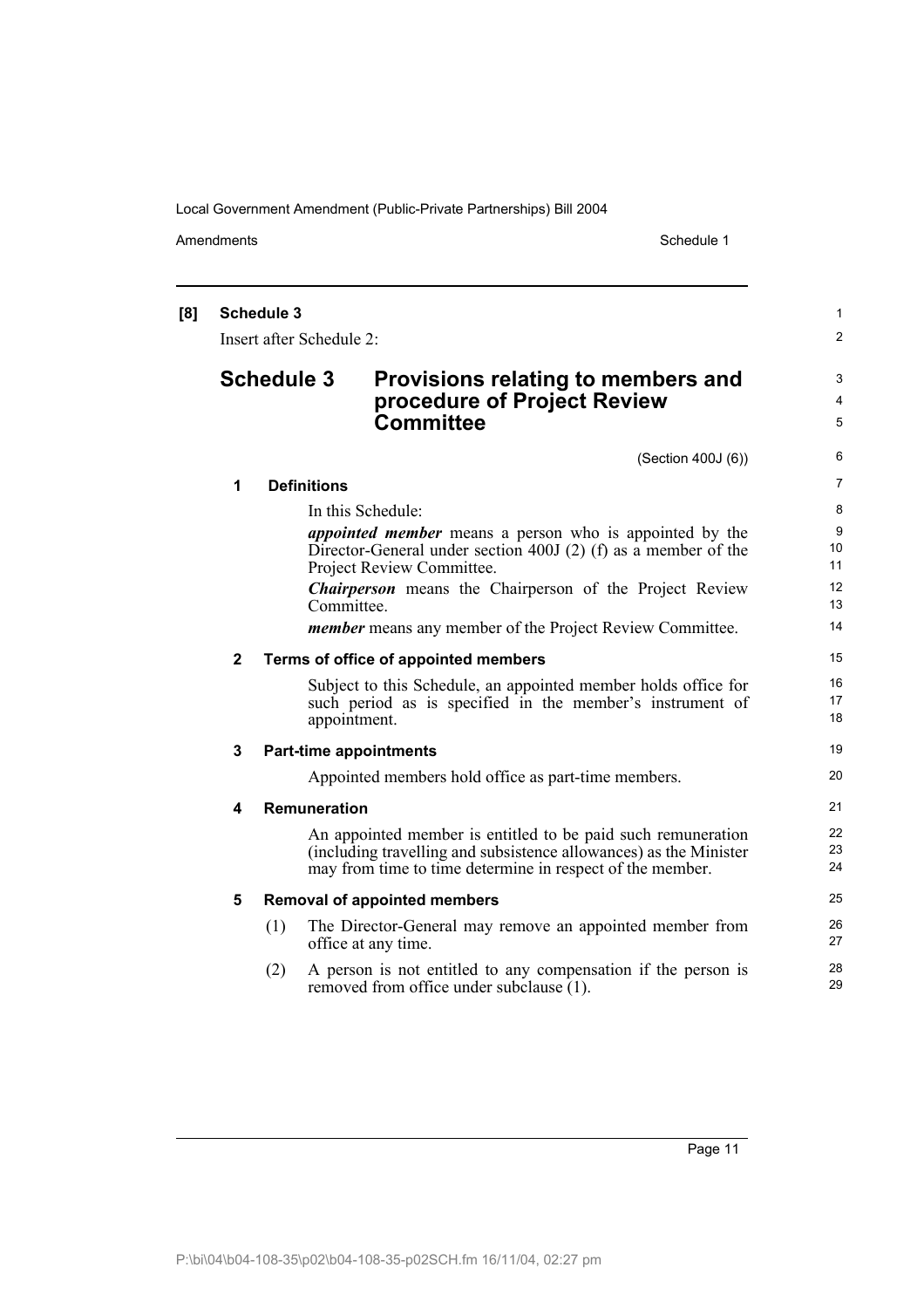Schedule 1 Amendments

#### **6 Disclosure of pecuniary interests**  $(1)$  If: (a) a member has a direct or indirect pecuniary interest in a matter being considered or about to be considered at a meeting of the Project Review Committee, and (b) the interest appears to raise a conflict with the proper performance of the member's duties in relation to the consideration of the matter, the member must, as soon as possible after the relevant facts have come to the member's knowledge, disclose the nature of the interest at a meeting of the Committee. (2) A disclosure by a member at a meeting of the Project Review Committee that the member: (a) is a member, or is in the employment, of a specified company or other body, or (b) is a partner, or is in the employment, of a specified person, or (c) has some other specified interest relating to a specified company or other body or to a specified person, is a sufficient disclosure of the nature of the interest in any matter relating to that company or other body or to that person which may arise after the date of the disclosure and which is required to be disclosed under subclause (1). (3) Particulars of any disclosure made under this clause must be recorded by the Project Review Committee in a book kept for the purpose and that book must be open at all reasonable hours to inspection by any person on payment of the fee determined by the Director-General. (4) After a member has disclosed the nature of an interest in any matter, the member must not, unless the Minister or the Project Review Committee otherwise determines: (a) be present during any deliberation of the Project Review Committee with respect to the matter, or (b) take part in any decision of the Committee with respect to the matter. (5) For the purposes of the making of a determination by the Project Review Committee under subclause (4), a member who has a direct or indirect pecuniary interest in a matter to which the 1  $\overline{2}$  $\mathbf{\overline{3}}$ 4 5 6 7 8 9  $1<sub>0</sub>$ 11 12 13 14 15 16 17 18 19  $20$ 21 22 23 24 25 26 27 28 29 30 31 32 33 34 35 36 37 38

39

disclosure relates must not: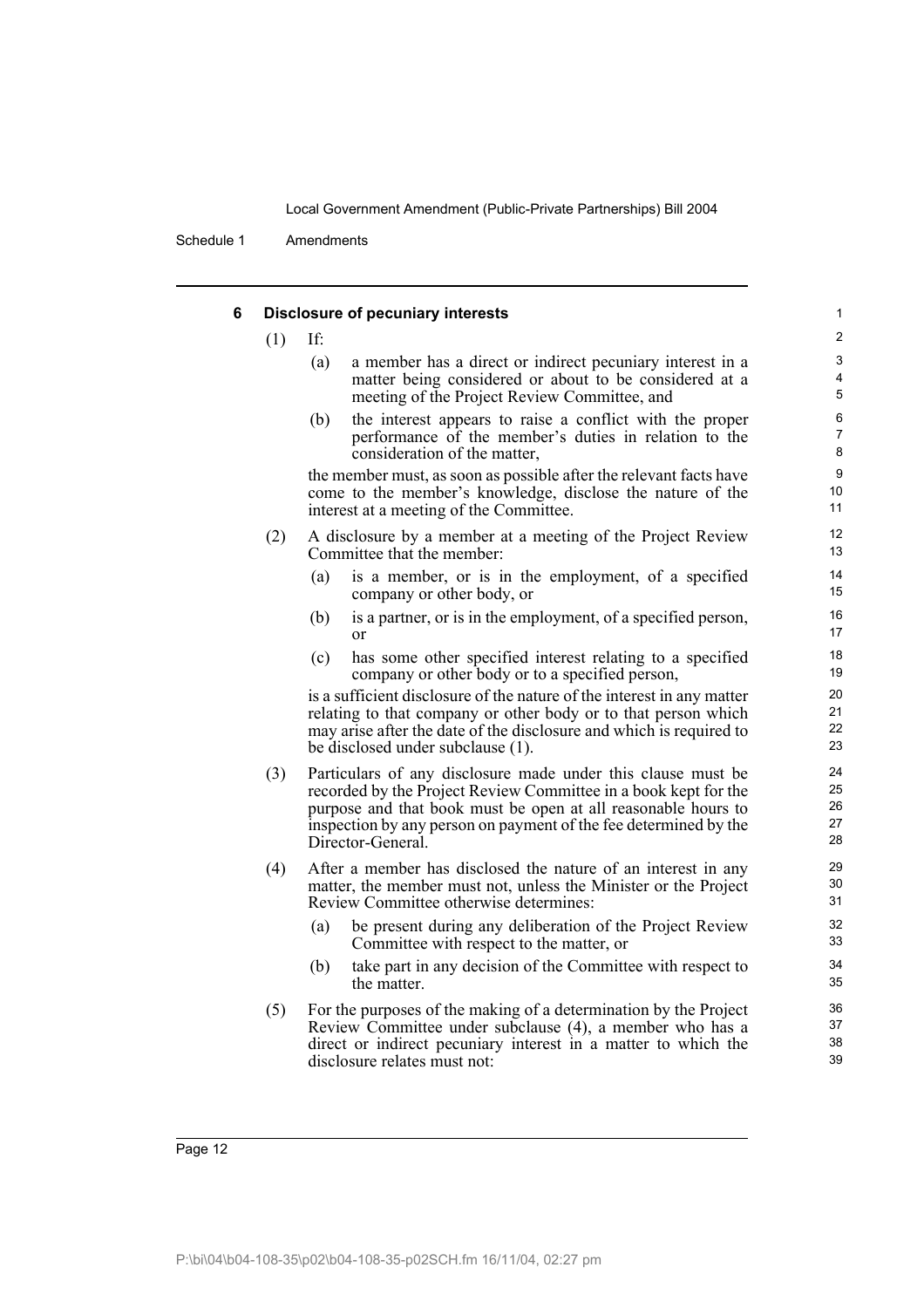Amendments Schedule 1

**10** 

|   |        | (a) | be present during any deliberation of the Committee for<br>the purpose of making the determination, or                                                                                                                                                                                                                                                                                                                                         | 1<br>2                                 |
|---|--------|-----|------------------------------------------------------------------------------------------------------------------------------------------------------------------------------------------------------------------------------------------------------------------------------------------------------------------------------------------------------------------------------------------------------------------------------------------------|----------------------------------------|
|   |        | (b) | take part in the making by the Committee of the<br>determination.                                                                                                                                                                                                                                                                                                                                                                              | 3<br>4                                 |
|   | (6)    |     | A contravention of this clause does not invalidate any decision of<br>the Project Review Committee.                                                                                                                                                                                                                                                                                                                                            | 5<br>6                                 |
| 7 |        |     | <b>Effect of certain other Acts</b>                                                                                                                                                                                                                                                                                                                                                                                                            | 7                                      |
|   | (1)    |     | Chapter 2 of the Public Sector Employment and Management Act<br>2002 does not apply to or in respect of the appointment of an<br>appointed member.                                                                                                                                                                                                                                                                                             | 8<br>9<br>10                           |
|   | (2)    |     | If by or under any Act provision is made:                                                                                                                                                                                                                                                                                                                                                                                                      | 11                                     |
|   |        | (a) | requiring a person who is the holder of a specified office to<br>devote the whole of his or her time to the duties of that<br>office, or                                                                                                                                                                                                                                                                                                       | 12<br>13<br>14                         |
|   |        | (b) | prohibiting the person from engaging in employment<br>outside the duties of that office,                                                                                                                                                                                                                                                                                                                                                       | 15<br>16                               |
|   |        |     | the provision does not operate to disqualify the person from                                                                                                                                                                                                                                                                                                                                                                                   | 17<br>18                               |
|   |        |     | holding that office and also the office of an appointed member or<br>from accepting and retaining any remuneration payable to the<br>person under this Act as a member.                                                                                                                                                                                                                                                                        | 19<br>20                               |
| 8 |        |     | <b>Personal liability</b>                                                                                                                                                                                                                                                                                                                                                                                                                      | 21                                     |
|   |        |     | A matter or thing done or omitted to be done by the Project<br>Review Committee, a member of the Project Review Committee<br>or a person acting under the direction of the Project Review<br>Committee does not, if the matter or thing was done or omitted to<br>be done in good faith for the purpose of executing this or any<br>other Act, subject a member or a person so acting personally to<br>any action, liability, claim or demand. | 22<br>23<br>24<br>25<br>26<br>27<br>28 |
| 9 |        |     | <b>General procedure</b>                                                                                                                                                                                                                                                                                                                                                                                                                       | 29                                     |
|   |        |     | The procedure for the calling of meetings of the Project Review<br>Committee and for the conduct of business at those meetings is,<br>subject to this Act and the regulations, to be as determined by the<br>Chairperson.                                                                                                                                                                                                                      | 30<br>31<br>32<br>33                   |
| 0 | Quorum |     |                                                                                                                                                                                                                                                                                                                                                                                                                                                | 34                                     |
|   |        |     | The quorum for a meeting of the Project Review Committee is a<br>majority of its members for the time being.                                                                                                                                                                                                                                                                                                                                   | 35<br>36                               |
|   |        |     |                                                                                                                                                                                                                                                                                                                                                                                                                                                |                                        |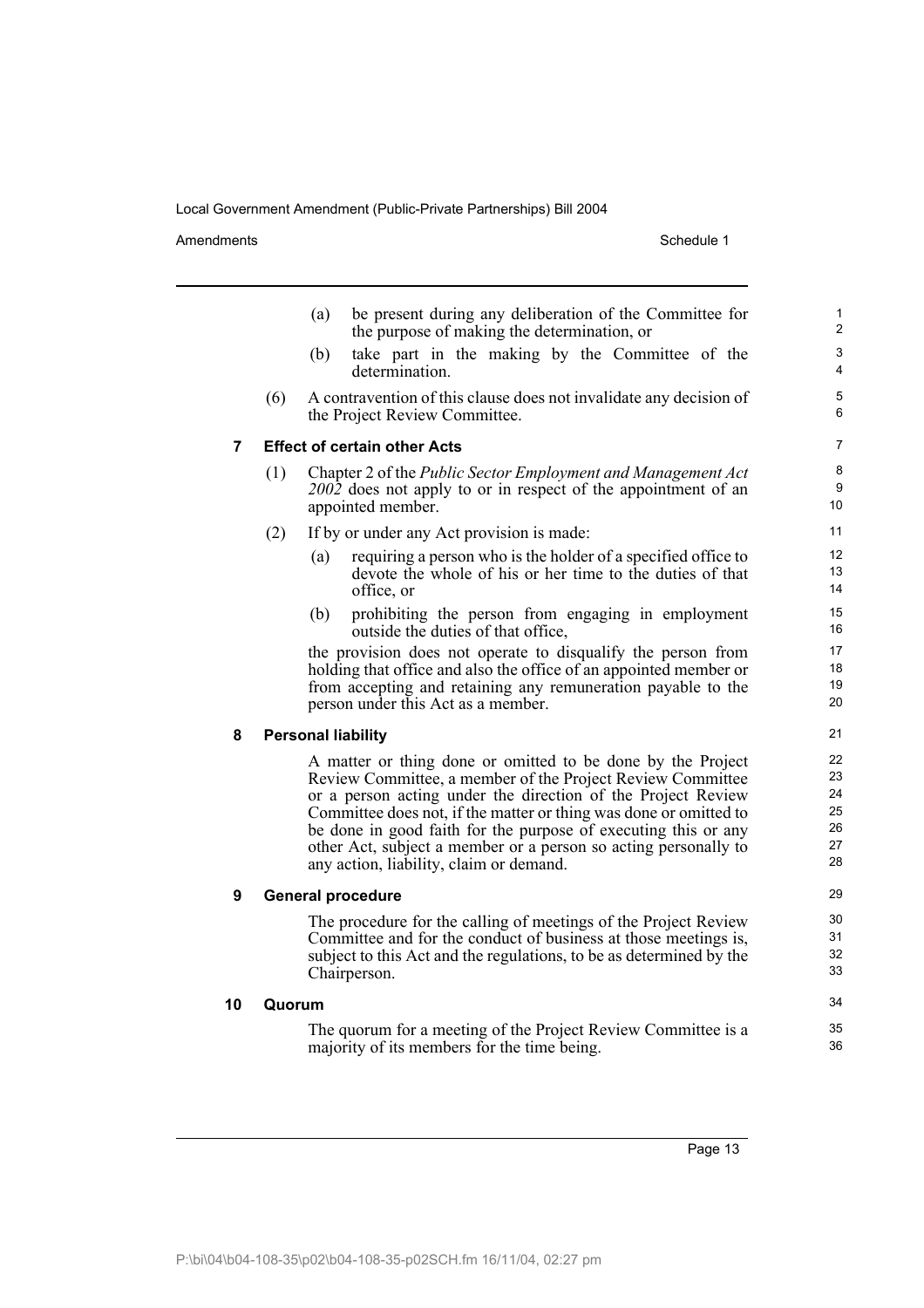| 11 | (1)    | <b>Presiding member</b><br>The Chairperson (or, in the absence of the Chairperson, a person                                                                            | $\mathbf{1}$<br>$\boldsymbol{2}$ |
|----|--------|------------------------------------------------------------------------------------------------------------------------------------------------------------------------|----------------------------------|
|    |        | elected by the members of the Project Review Committee who                                                                                                             | $\ensuremath{\mathsf{3}}$        |
|    |        | are present at a meeting of the Committee) is to preside at a<br>meeting of the Committee.                                                                             | $\overline{\mathbf{4}}$<br>5     |
|    | (2)    | The presiding member has a deliberative vote and, in the event of<br>an equality of votes, has a second or casting vote.                                               | 6<br>$\overline{7}$              |
| 12 | Voting |                                                                                                                                                                        |                                  |
|    |        | A decision supported by a majority of the votes cast at a meeting<br>of the Project Review Committee at which a quorum is present is<br>the decision of the Committee. | $\boldsymbol{9}$<br>10<br>11     |
| 13 |        | Transaction of business outside meetings or by telephone                                                                                                               | 12                               |
|    | (1)    | The Project Review Committee may, if it thinks fit, transact any                                                                                                       | 13                               |
|    |        | of its business by the circulation of papers among all the members                                                                                                     | 14                               |
|    |        | of the Committee for the time being, and a resolution in writing                                                                                                       | 15<br>16                         |
|    |        | approved in writing by a majority of those members is taken to be<br>a decision of the Committee.                                                                      | 17                               |
|    | (2)    | The Project Review Committee may, if it thinks fit, transact any                                                                                                       | 18                               |
|    |        | of its business at a meeting at which members (or some members)                                                                                                        | 19<br>20                         |
|    |        | participate by telephone, email, closed-circuit television or any<br>other means, but only if any member who speaks on a matter                                        | 21                               |
|    |        | before the meeting can be heard by the other members.                                                                                                                  | 22                               |
|    | (3)    | For the purposes of:                                                                                                                                                   | 23                               |
|    |        | the approval of a resolution under subclause $(1)$ , or<br>(a)                                                                                                         | 24                               |
|    |        | (b)<br>a meeting held in accordance with subclause (2),                                                                                                                | 25                               |
|    |        | the Chairperson and each member have the same voting rights as                                                                                                         | 26                               |
|    |        | they have at an ordinary meeting of the Project Review<br>Committee.                                                                                                   | 27<br>28                         |
|    | (4)    | A resolution approved under subclause (1) is, subject to the                                                                                                           | 29                               |
|    |        | regulations, to be recorded in the minutes of the meetings of the<br>Project Review Committee.                                                                         | 30<br>31                         |
|    | (5)    | Papers may be circulated among the members for the purposes of                                                                                                         | 32                               |
|    |        | subclause (1) by facsimile, email or other transmission of the<br>information in the papers concerned.                                                                 | 33<br>34                         |